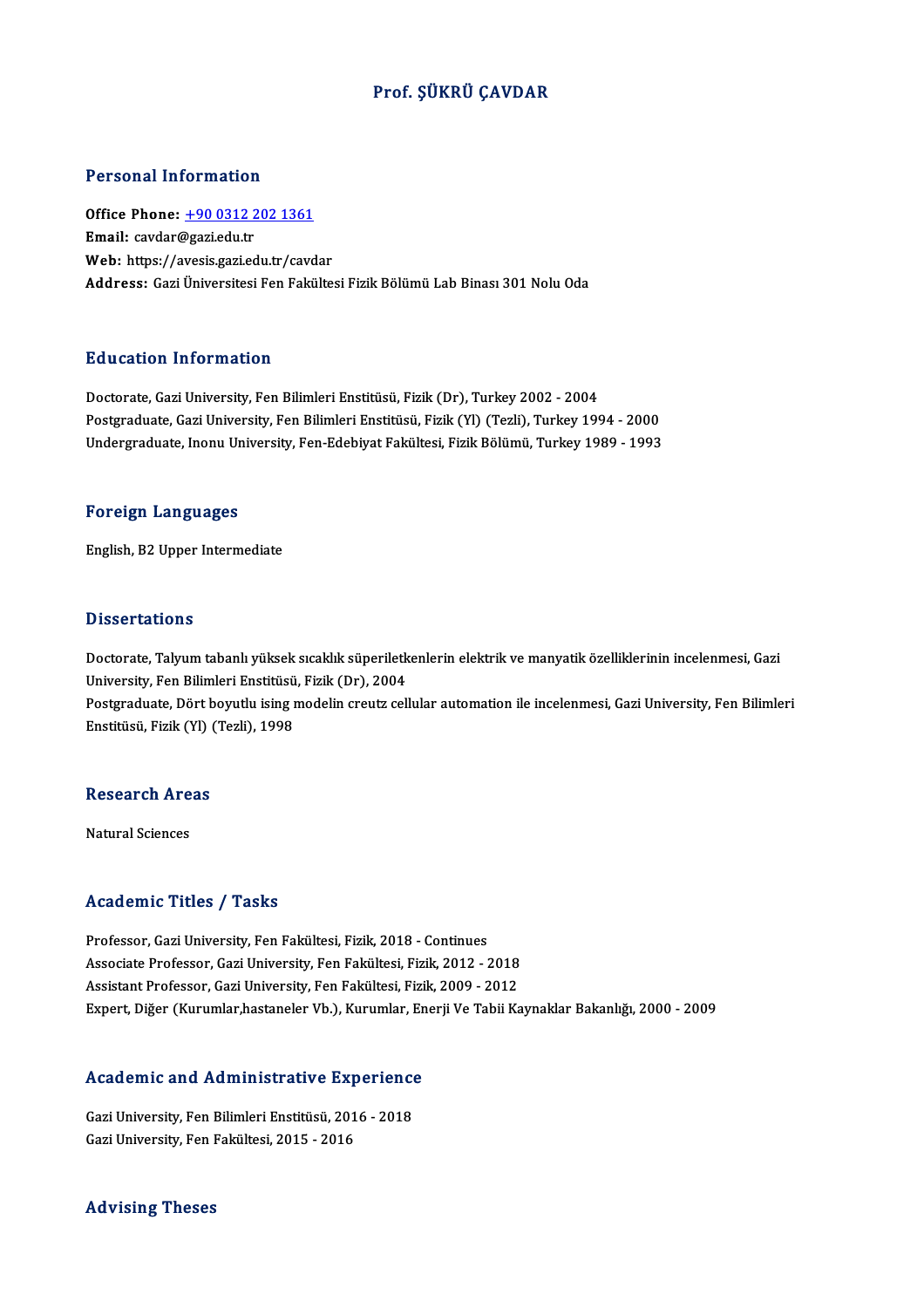ÇAVDAR Ş., Investıgatıon Of Thermal Properties Of Bi1,8-Xgaxpb0,2sr2cacu2oy Glass Ceramic System, Postgraduate,<br>P.P.U. UTCStudent), 2019 CAVDAR Ş., Investigation<br>D.BULUT(Student), 2019<br>CAVDAR S. The Investigat ÇAVDAR Ş., Investıgatıon Of Thermal Properties Of Bi1,8-Xgaxpb0,2sr2cacu2oy Glass Ceramic System, Postgraduate,<br>D.BULUT(Student), 2019<br>ÇAVDAR Ş., The Investigation Of Bi-Ga Partial Replacment Effect On Magnetic, Mechanical

D.BULUT(Student), 2019<br>ÇAVDAR Ş., The Investigation Of Bi-Ga Partial Replacment Effect On Magnetic, Mechanical Ar<br>Of Bi(1,8-X)Pb0,2gaxsr2cacu2oy Superconductor, Postgraduate, S.İZMİRLİ(Student), 2019<br>CAVDAR S. Investigatio ÇAVDAR Ş., The Investigation Of Bi-Ga Partial Replacment Effect On Magnetic, Mechanical And Microstructural Propertie<br>Of Bi(1,8-X)Pb0,2gaxsr2cacu2oy Superconductor, Postgraduate, S.İZMİRLİ(Student), 2019<br>ÇAVDAR Ş., Investi

Of Bi(1,8-X)Pb0,2gaxsr2cacu2oy Superconduct<br>ÇAVDAR Ş., Investigation Of Superconductivity<br>By Laser, Doctorate, N.TURAN(Student), 2018<br>Cavdar S., Butanyum katlalı BI 2212.cam saram ÇAVDAR Ş., Investigation Of Superconductivity Properties Of Ybco Tapes Which Have Artificial Pinning Centers Forme<br>By Laser, Doctorate, N.TURAN(Student), 2018<br>Çavdar Ş., Rutenyum katkılı BI-2212 cam seramik yapının termal

By Laser, Doctorate, N.TURAN(Student), 2018<br>Çavdar Ş., Rutenyum katkılı BI-2212 cam seramik yapının termal ve mekanik özelliklerinin incelenmesi, Postgraduate,<br>T.GÖKÇEN(Student), 2015 Çavdar Ş., Rutenyum katkılı BI-2212 cam seramik yapının termal ve mekanik özelliklerinin incelenmesi, Postgraduate,<br>T.GÖKÇEN(Student), 2015<br>Çavdar Ş., TIPb0,3Sr2Ca1-xSexCu2Oy FARKLI ORANLARDA SELENYUM KATKISI YAPILMIŞ TALY

T.GÖKÇEN(Student), 2015<br>Çavdar Ş., TİPb0,3Sr2Ca1-xSexCu2Oy FARKLI ORANLARDA SELENYUM KATKISI YAPILMIŞ TALYUM TABANLI YÜKSEK<br>SICAKLIK SÜPERİLETKENLERİN YAPISAL, FİZİKSEL VE ELEKTRİKSEL ÖZELLİKLERİNİN İNCELENMESİ, Postgradua Çavdar Ş., TlPb0,3Sr2C:<br>SICAKLIK SÜPERİLETK<br>N.KOL(Student), 2014<br>Cavdar S., PbSe KATKU SICAKLIK SÜPERİLETKENLERİN YAPISAL, FİZİKSEL VE ELEKTRİKSEL ÖZELLİKLERİNİN İNCELENMESİ, Postgraduate,<br>N.KOL(Student), 2014<br>Çavdar Ş., PbSe KATKILI BSCCO CAM SERAMİĞİNİN TERMAL, MEKANİK VE MİKROYAPISAL ÖZELLİKLERİNİN<br>İNCELE

Cavdar S., PbSe KATKILI BSCCO CAM SERAMİĞİNİN TERMAL, MEKANİK VE MİKROYAPISAL ÖZELLİKLERİNİN

#### Articles Published in Journals That Entered SCI, SSCI and AHCI Indexes

- rticles Published in Journals That Entered SCI, SSCI and AHCI Indexes<br>I. The Nucleation Effect of PbSe Additive on Bi2Sr2CaCu2O delta Glass Ceramics<br>CAVDARS, Doniz E. TURAN N. Toggi A. T. ÖZTÜRKÖ, Korolay H The Nucleation Effect of PbSe Additive on Bi2Sr2CaCu2O<br>CAVDAR S., Deniz E., TURAN N., Tasci A. T. , ÖZTÜRKÖ., Koralay H. The Nucleation Effect of PbSe Additive on Bi2Sr:<br>CAVDAR S., Deniz E., TURAN N., Tasci A. T. , ÖZTÜRK Ö.,<br>GLASS AND CERAMICS, 2022 (Journal Indexed in SCI)<br>Detailed Analysis of Devise Parameters by Mean CAVDAR Ș., Deniz E., TURAN N., Tasci A. T. , ÖZTÜRK Ö., Koralay H.<br>GLASS AND CERAMICS, 2022 (Journal Indexed in SCI)<br>II. Detailed Analysis of Device Parameters by Means of Different Techniques in Schottky Devices<br>TUČLUQČLU
- GLASS AND CERAMICS, 2022 (Journal Indexed in SCI)<br>Detailed Analysis of Device Parameters by Means of Different Techniques in Schottky |<br>TUĞLUOĞLU N., KORALAY H., Akgul K.B. , ÇAVDAR Ş.<br>JOURNAL OF ELECTRONIC MATERIALS, vol. Detailed Analysis of Device Parameters by Means of Different Techniques in Schottky l<br>TUĞLUOĞLU N., KORALAY H., Akgul K. B. , ÇAVDAR Ş.<br>JOURNAL OF ELECTRONIC MATERIALS, vol.45, no.8, pp.3859-3865, 2016 (Journal Indexed in TUĞLUOĞLU N., KORALAY H., Akgul K. B. , ÇAVDAR Ş.<br>JOURNAL OF ELECTRONIC MATERIALS, vol.45, no.8, pp.3859-3865, 2016 (Journal Indexed in SCI)<br>III. Laterally Inhomogeneous Barrier Analysis Using Capacitance-Voltage Chara
- **JOURNAL OF ELECTRONIC MAT<br>Laterally Inhomogeneous B<br>Fabricated Schottky Diodes<br>Caydar S. Tuğluoğlu N. Akgul K** Laterally Inhomogeneous Barrier Analysi<br>Fabricated Schottky Diodes<br>Çavdar Ş., Tuğluoğlu N., Akgul K. B. , Koralay H.<br>JOUPNAL OF ELECTRONIC MATERIALS vol 45

Fabricated Schottky Diodes<br>Çavdar Ş., Tuğluoğlu N., Akgul K. B. , Koralay H.<br>JOURNAL OF ELECTRONIC MATERIALS, vol.45, no.8, pp.3908-3913, 2016 (Journal Indexed in SCI)<br>Experimental and theoratical annuacabes on thermal and

Cavdar Ş., Tuğluoğlu N., Akgul K. B. , Koralay H.<br>JOURNAL OF ELECTRONIC MATERIALS, vol.45, no.8, pp.3908-3913, 2016 (Journal Indexed in SCI)<br>IV. Experimental and theoretical approaches on thermal and structural properties JOURNAL OF ELE<br><mark>Experimental a</mark><br>glass ceramics<br><sup>Konolou H. Higri</sup> glass ceramics<br>Koralay H., Hicyilmaz O., Cavdar Ş., Ozturk O., Tasci A. T.<br>MATERIALS SCIENCE-POLAND, vol.34, no.1, pp.25-32, 2016 (Journal Indexed in SCI)<br>A study on nucleation, exystallization kineties, mispostrusture and

Koralay H., Hicyilmaz O., Cavdar Ş., Ozturk O., Tasci A.T.

- Koralay H., Hicyilmaz O., Cavdar Ş., Ozturk O., Tasci A. T.<br>MATERIALS SCIENCE-POLAND, vol.34, no.1, pp.25-32, 2016 (Journal Indexed in SCI)<br>V. A study on nucleation, crystallization kinetics, microstructure and mechanical MATERIALS SCIENCE-POLAND, vol.34, no.1, pp<br>A study on nucleation, crystallization kino<br>partial substituted BSCCO glass ceramics A study on nucleation, crystallization kinetics, m<br>partial substituted BSCCO glass ceramics<br>Ozturk O., Gokcen T., Cavdar Ş., KORALAY H., Tasci A. T.<br>JOUPNAL OF THEPMAL ANALYSIS AND CALOPIMETPY partial substituted BSCCO glass ceramics<br>Ozturk O., Gokcen T., Cavdar Ş., KORALAY H., Tasci A. T.<br>JOURNAL OF THERMAL ANALYSIS AND CALORIMETRY, vol.123, no.2, pp.1073-1082, 2016 (Journal Indexed in<br>SCD Oztui<br>JOUR<br>SCI)<br>Anal JOURNAL OF THERMAL ANALYSIS AND CALORIMETRY, vol.123, no.2, pp.1073-1082, 2016 (Journal Indexed in<br>SCI)<br>VI. Analysis of inhomogeneous device parameters using current-voltage characteristics of identically<br>proposed lateral
- SCI)<br>VI. Analysis of inhomogeneous device parameters using current-voltage characteristics of identically<br>prepared lateral Schottky structures prepared lateral Schottky structures<br>Tugluoglu N., Koralay H., Akgul K. B. , Cavdar Ş.<br>INDIAN JOURNAL OF PHYSICS, vol.90, no.1, pp.43-48, 2016 (Journal Indexed in SCI)<br>Structural, electrical and mechanical properties of se

Tugluoglu N., Koralay H., Akgul K. B., Cavdar Ş.

Tugluoglu N., Koralay H., Akgul K. B. , Cavdar Ş.<br>INDIAN JOURNAL OF PHYSICS, vol.90, no.1, pp.43-48, 2016 (Journal Indexed in SCI)<br>VII. Structural, electrical and mechanical properties of selenium doped thallium based INDIAN JOURNAL O<br>Structural, electri<br>superconductors<br>Caydar S. Kal N. KG Structural, electrical and mechanical properties of selen<br>superconductors<br>Cavdar Ş., Kol N., KORALAY H., Ozturk O., Asikuzun E., Tasci A. T.<br>CPVOCENICS, vol 72, nn 1, 7, 2016 (Journal Indoved in SCI)

superconductors<br>Cavdar Ş., Kol N., KORALAY H., Ozturk O., Asikuzun E., Tasci A. T.<br>CRYOGENICS, vol.73, pp.1-7, 2016 (Journal Indexed in SCI)

- Cavdar Ş., Kol N., KORALAY H., Ozturk O., Asikuzun E., Tasci A. T.<br>CRYOGENICS, vol.73, pp.1-7, 2016 (Journal Indexed in SCI)<br>VIII. Analysis of the Homogeneous Interface State Density of Identically Prepared Schottky Struct CRYOGENICS, vol.73, pp.1-7, 2016 (Journal Indexed in SCI)<br>Analysis of the Homogeneous Interface State Density<br>with Nano-Size Oxide Layer by Hill-Coleman Method<br>Karaky H. Tuğluoğlu N. Akgul K. B. Caydar S. Analysis of the Homogeneous Interface S<br>with Nano-Size Oxide Layer by Hill-Colem<br>Koralay H., Tuğluoğlu N., Akgul K. B. , Çavdar Ş.<br>JOUPNAL OF NANOELECTPONICS AND OPTOEL with Nano-Size Oxide Layer by Hill-Coleman Method<br>Koralay H., Tuğluoğlu N., Akgul K. B. , Çavdar Ş.<br>JOURNAL OF NANOELECTRONICS AND OPTOELECTRONICS, vol.10, no.2, pp.195-199, 2015 (Journal Indexed in<br>SCD Kora<br>JOUR<br>SCI)<br>Effe JOURNAL OF NANOELECTRONICS AND OPTOELECTRONICS, vol.10, no.2, pp.195-199, 2015 (Journal Ind<br>SCI)<br>IX. Effect of Zn content on microstructure and mechanical performance in Bi1.8Sr2Ca2Cu3.2-
- SCI)<br>IX. Effect of Zn content on microstructure and mechanical performance in Bi1.8Sr2Ca2Cu3.2-<br>xZnxO10+delta glass ceramic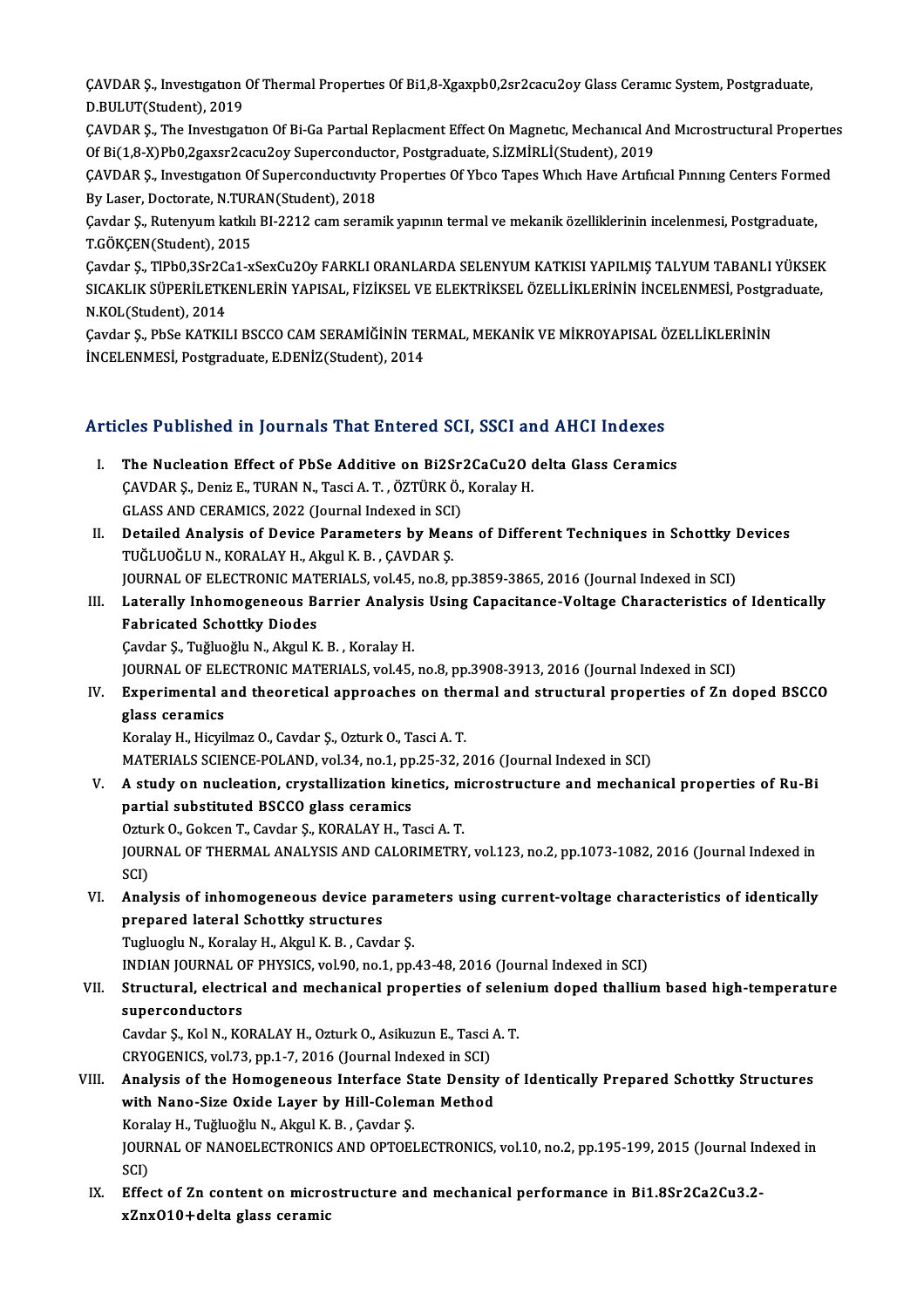Koralay H., Hicyilmaz O., Cavdar Ş., Asikuzun E., Tasci A. T., Ozturk O. Koralay H., Hicyilmaz O., Cavdar Ş., Asikuzun E., Tasci A. T. , Ozturk O.<br>JOURNAL OF MATERIALS SCIENCE-MATERIALS IN ELECTRONICS, vol.25, no.7, pp.3116-3126, 2014 (Journal Koralay H., Hicy<br>JOURNAL OF MA<br>Indexed in SCI)<br>Structural and

- JOURNAL OF MATERIALS SCIENCE-MATERIALS IN ELECTRONICS, vol.25, no.7, pp.3116-3126, 2014 (Journal<br>Indexed in SCI)<br>X. Structural and mechanical characterization of Bi1.75Pb0.25Sr2Ca2Cu3-xSnxO10+y superconductor<br>conomics usin Indexed in SCI)<br>Structural and mechanical characterization<br>ceramics using Vickers microhardness test<br>Koralay H. Arelan A. Gaydar S. Orturk O. Asilaya Structural and mechanical characterization of Bi1.75Pb0.25Sr2Ca<br>ceramics using Vickers microhardness test<br>Koralay H., Arslan A., Cavdar Ş., Ozturk O., Asikuzun E., Gunen A., Tasci A. T.<br>JOUPMAL OE MATERIALS SCIENCE MATERIA ceramics using Vickers microhardness test<br>Koralay H., Arslan A., Cavdar Ș., Ozturk O., Asikuzun E., Gunen A., Tasci A. T.<br>JOURNAL OF MATERIALS SCIENCE-MATERIALS IN ELECTRONICS, vol.24, no.11, pp.4270-4278, 2013 (Journal<br>In Koralay H., Arsl:<br>JOURNAL OF M.<br>Indexed in SCI)<br>Effect of vana JOURNAL OF MATERIALS SCIENCE-MATERIALS IN ELECTRONICS, vol.24, no.11, pp.4270-4278, 2013 (J.<br>Indexed in SCI)<br>XI. Effect of vanadium substitution on the microstructural and superconducting properties of<br>T12B22C23 xVxCy2Oy s Indexed in SCI)<br>Effect of vanadium substitution on the r<br>Tl2Ba2Ca2-xVxCu3Oy superconductors<br>Erbilon E. Caydar S. KOPALAY H. Gunan A Effect of vanadium substitution on the<br>Tl2Ba2Ca2-xVxCu3Oy superconductor:<br>Erbilen E., Cavdar Ş., KORALAY H., Gunen A.<br>PHYSICA P. CONDENSED MATTER, vol.413 T12Ba2Ca2-xVxCu3Oy superconductors<br>Erbilen E., Cavdar Ş., KORALAY H., Gunen A.<br>PHYSICA B-CONDENSED MATTER, vol.413, pp.36-39, 2013 (Journal Indexed in SCI) XII. The Effect of PbSe Addition on the Mechanical Properties of Bi-2212 Superconductors PHYSICA B-CONDENSED MATTER, vol.413, pp.36-39, 2013 (Journal Propertical Propertical Propertical Propertical Propertical Propertical Propertical Propertical Propertical Propertical Propertical Propertical Propertical Prope JOURNAL OF SUPERCONDUCTIVITY AND NOVEL MAGNETISM, vol.25, no.7, pp.2297-2307, 2012 (Journal Indexed in SCI) Cavdar<br>JOURNA<br>in SCI)<br>Crusta JOURNAL OF SUPERCONDUCTIVITY AND NOVEL MAGNETISM, vol.25, no.7, pp.2297-2307, 2012 (Journal Indexed<br>in SCI)<br>XIII. Crystallization kinetic studies on Bi(1.75)Pb(0.25)Sr(2)Ca(2)Cu(3-x)SnxO(delta) glass-ceramic by<br>uging non-j in SCI)<br>Crystallization kinetic studies on<br>using non-isothermal technique<br>Arelan A. Karelau H. Gaudar S. Gung Crystallization kinetic studies on Bi(<br>using non-isothermal technique<br>Arslan A., Koralay H., Cavdar Ş., Gunen A.<br>JOUPMAL OF NON CRYSTALLINE SOLIDS using non-isothermal technique<br>Arslan A., Koralay H., Cavdar Ş., Gunen A.<br>JOURNAL OF NON-CRYSTALLINE SOLIDS, vol.358, no.9, pp.1190-1195, 2012 (Journal Indexed in SCI)<br>Effect of Vanadium Substitution on the Dielectric Prop Arslan A., Koralay H., Cavdar Ş., Gunen A.<br>JOURNAL OF NON-CRYSTALLINE SOLIDS, vol.358, no.9, pp.1190-1195, 2012 (Journal Indexed in St.<br>XIV. Effect of Vanadium Substitution on the Dielectric Properties of Glass Ceramic Bi-**JOURNAL OF NON-<br>Effect of Vanadii<br>Superconductor**<br>Caydar S. KOPALA XIV. Effect of Vanadium Substitution on the Dielectric Properties of Glass Ceramic Bi-2212<br>Superconductor<br>Cavdar Ş., KORALAY H., Altindal Ş. Superconductor<br>Cavdar Ş., KORALAY H., Altindal Ş.<br>JOURNAL OF LOW TEMPERATURE PHYSICS, vol.164, pp.102-114, 2011 (Journal Indexed in SCI)<br>Kinetics of non-isothermal crystallization of Bi2Sr2Ca2Cu2, rSarQ10 Ldelta slass, ser Cavdar Ş., KORALAY H., Altindal Ş.<br>JOURNAL OF LOW TEMPERATURE PHYSICS, vol.164, pp.102-114, 2011 (Journal Indexed in SCI)<br>XV. Kinetics of non-isothermal crystallization of Bi3Sr2Ca2Cu3-xSnxO10+delta glass-ceramics<br>KORALAY **JOURNAL OF LOW TEMPERATURE I<br>Kinetics of non-isothermal crys<br>KORALAY H., Cavdar Ş., Aksan M. A.<br>PHYSICA P. CONDENSED MATTED .** Kinetics of non-isothermal crystallization of Bi3Sr2Ca2Cu3-xSnx010+delta glass-cer<br>KORALAY H., Cavdar Ş., Aksan M. A.<br>PHYSICA B-CONDENSED MATTER, vol.405, no.23, pp.4801-4805, 2010 (Journal Indexed in SCI)<br>The electrical t KORALAY H., Cavdar Ş., Aksan M. A.<br>PHYSICA B-CONDENSED MATTER, vol.405, no.23, pp.4801-4805, 2010 (Journal Indexed in SCI)<br>XVI. The electrical transport properties and Hall effect measurements on a (TBCCO) superconduct
- Cavdar Ş.,Yakuphanoglu F.,KORALAYH.,GunenA. The electrical transport properties and Hall effect measurements on a (TBCCO) superconductor<br>Cavdar Ş., Yakuphanoglu F., KORALAY H., Gunen A.<br>PHYSICA C-SUPERCONDUCTIVITY AND ITS APPLICATIONS, vol.434, no.1, pp.85-89, 2006 Cavdar Ş., Yakuphanoglu F., KORALAY H., Gunen A.<br>PHYSICA C-SUPERCONDUCTIVITY AND ITS APPLICATIONS, vol.434, no.1, pp.85-89, 2006 (Journal Indexed in<br>XVII. Dynamical finite-size scaling function of the four dimensional Isin
- PHYSICA C-SUPERCONDUCTIVIT<br>Dynamical finite-size scaling<br>MERDAN Z., Gunen A., Cavdar Ş.<br>PHYSICA A STATISTICAL MECH/ Dynamical finite-size scaling function of the four dimensional Ising model for Creutz algorithm<br>MERDAN Z., Gunen A., Cavdar Ş.<br>PHYSICA A-STATISTICAL MECHANICS AND ITS APPLICATIONS, vol.359, pp.415-422, 2006 (Journal Indexe MERDAN Z., Gunen A., Cavdar Ş.<br>PHYSICA A-STATISTICAL MECHANICS AND ITS APPLICATIONS, vol.359, pp.415-422, 2006 (Journa<br>XVIII. Frequency-dependent dielectric characteristics of Tl-Ba-Ca-Cu-O bulk superconductor<br>Caydan S. Ka

## PHYSICA A-STATISTICAL MECHANICS AND IT<br>Frequency-dependent dielectric charac<br>Cavdar Ş., Koralay H., Tugluoglu N., Gunen A.<br>SUPERCONDUCTOR SCIENCE & TECHNOLOC. Frequency-dependent dielectric characteristics of Tl-Ba-Ca-Cu-O bulk superconductor<br>Cavdar Ş., Koralay H., Tugluoglu N., Gunen A.<br>SUPERCONDUCTOR SCIENCE & TECHNOLOGY, vol.18, no.9, pp.1204-1209, 2005 (Journal Indexed in SC Cavdar \$., Koralay H., Tugluoglu N., Gunen A.<br>SUPERCONDUCTOR SCIENCE & TECHNOLOGY, vol.18, no.9, pp.1204-1209, 2005 (Journal Indexed in SCI)<br>XIX. Investigation of odd-order harmonic susceptibilities of a bulk Tl2Ba2Ca2Cu3O

using critical state approach Aksu E., Gencer A., Calınlı N., Koralay H., Cavdar Ş.

PHYSICA B-CONDENSED MATTER, vol.363, pp.158-165, 2005 (Journal Indexed in SCI)

Aksu E., Gencer A., Calınlı N., Koralay H., Cavdar Ş.<br>PHYSICA B-CONDENSED MATTER, vol.363, pp.158-165, 2005 (Journal In<br>XX. Crystallization kinetics of Bi1.7V0.3Sr2Ca2Cu3Ox glass-ceramic<br>KOPALAY H. Valambanoglu E. Cavdar S PHYSICA B-CONDENSED MATTER, vol.363, pp.158-165, 200<br>Crystallization kinetics of Bi1.7V0.3Sr2Ca2Cu3Ox gla<br>KORALAY H., Yakuphanoglu F., Cavdar Ş., Gunen A., Aksu E.<br>PHYSICA R.CONDENSED MATTER, vol.355, pp.64.71, 2005 Crystallization kinetics of Bi1.7V0.3Sr2Ca2Cu3Ox glass-ceramic<br>KORALAY H., Yakuphanoglu F., Cavdar Ş., Gunen A., Aksu E.<br>PHYSICA B-CONDENSED MATTER, vol.355, pp.64-71, 2005 (Journal Indexed in SCI)<br>Microstructural, thermal KORALAY H., Yakuphanoglu F., Cavdar Ş., Gunen A., Aksu E.<br>PHYSICA B-CONDENSED MATTER, vol.355, pp.64-71, 2005 (Journal Indexed in SCI)<br>XXI. Microstructural, thermal, and electrical properties of Bi1.7V0.3Sr2Ca2Ca3Ox glass-

## PHYSICA B-CONDE<br>Microstructural,<br>superconductor<br>Kayad T. Calinli N. Microstructural, thermal, and electrical properties of Bi1.7V0.3Sr2C<br>superconductor<br>Kayed T., Calinli N., Aksu E., Koralay H., Gunen A., Ercan I., Akturk S., Cavdar Ş.<br>CRYSTAL RESEARCH AND TECHNOLOCY VR139, no.13, np.1063, superconductor<br>Kayed T., Calinli N., Aksu E., Koralay H., Gunen A., Ercan I., Akturk S., Cavdar Ş.<br>CRYSTAL RESEARCH AND TECHNOLOGY, vol.39, no.12, pp.1063-1069, 2004 (Journal Indexed in SCI)<br>Effect of B203 addition on the

### Kayed T., Calinli N., Aksu E., Koralay H., Gunen A., Ercan I., Akturk S., Cavdar Ş.<br>CRYSTAL RESEARCH AND TECHNOLOGY, vol.39, no.12, pp.1063-1069, 2004 (Journal Indexed in SCI)<br>XXII. Effect of B2O3 addition on the formation CRYSTAL RESEARCH AND TECHNOLOGY, vol.39, no.12, pp.10<br>Effect of B2O3 addition on the formation and propert<br>Cavdar Ş., Aksu E., Koralay H., Ozkan H., HASANLIN., Ercan I.<br>PHYSICA STATUS SOLIDLA APRLIED RESEARCH .vol.199, no. PHYSICA STATUS SOLIDI A-APPLIED RESEARCH, vol.199, no.2, pp.272-276, 2003 (Journal Indexed in SCI)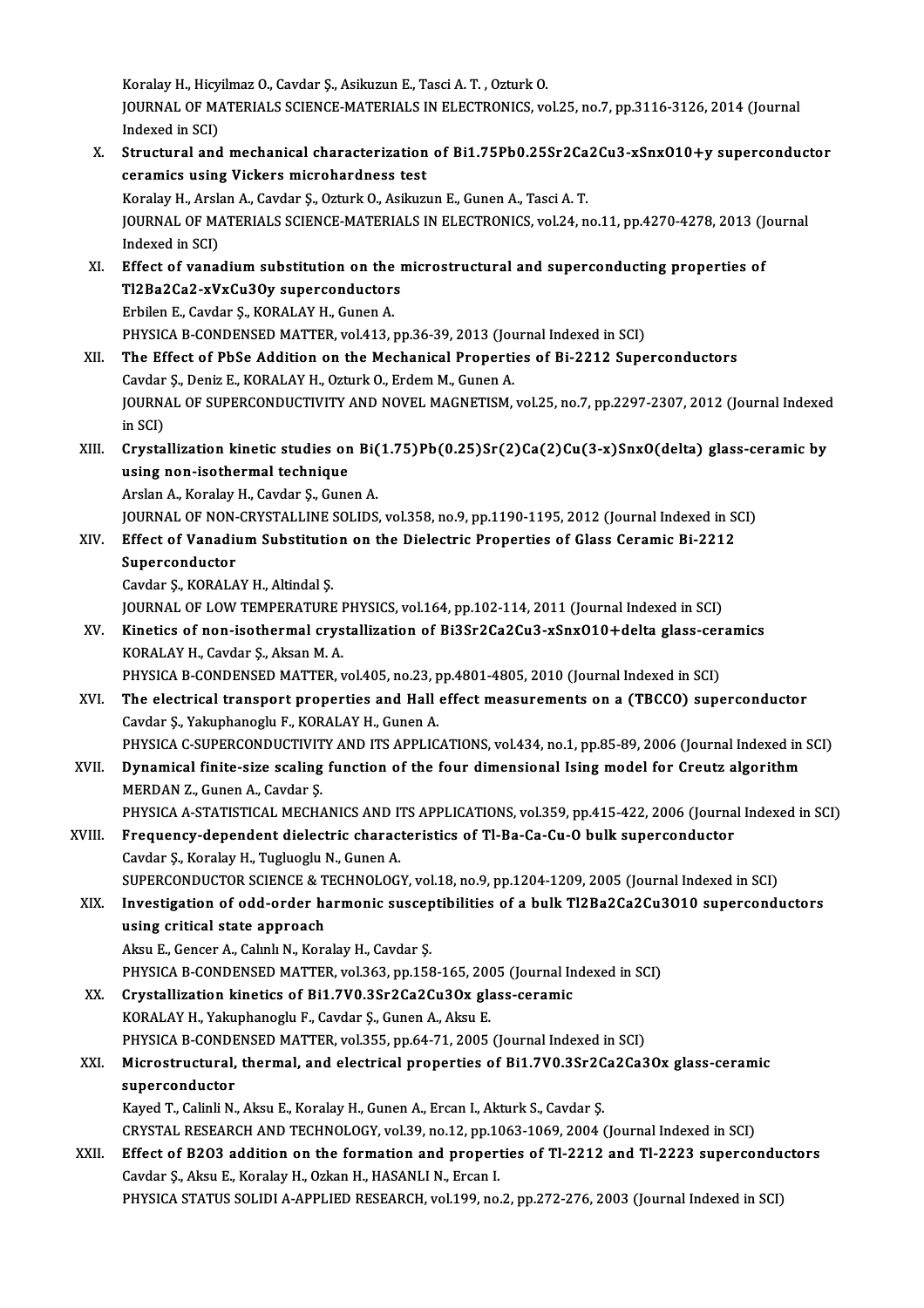#### Articles Published in Other Journals

rticles Published in Other Journals<br>I. Analysis of hopping conduction and space charge limited currents in nearly ideal metal Analysis of hopping contacts<br>Semiconductor contacts<br>Example Tughtoghe N. Ex semiconductor contacts<br>Koralay H., Tuğluoğlu N., Kübra Bengi A., Çavdar Ş.

Gazi University Journal of Science, vol.27, no.3, pp.901-907, 2014 (Refereed Journals of Other Institutions)

#### Refereed Congress / Symposium Publications in Proceedings

- efereed Congress / Symposium Publications in Proceedings<br>I. Effect Of Znco2o4 Nanoparticle Doping, Produced By The Sol-Jel Method, On The Electrical Properties Of Gelatin Thin Films<br>Properties Of Gelatin Thin Films<br>REMIPOLMEZ V. TURAN N. CAVDAR Effect Of Znco2o4 Nanoparticle Doping, Produced By The Sol<br>Properties Of Gelatin Thin Films<br>DEMİRÖLMEZ Y., TURAN N., ÇAVDAR Ş., KORALAY H., TUĞLUOĞLU N.<br>INTERNATIONAL MARMARA SCIENCES CONCRESS IMASCON 2021 AI Properties Of Gelatin Thin Films<br>DEMİRÖLMEZ Y., TURAN N., ÇAVDAR Ş., KORALAY H., TUĞLUOĞLU N.<br>INTERNATIONAL MARMARA SCIENCES CONGRESS IMASCON 2021 AUTUMN, Turkey, 10 December 2021 DEMİRÖLMEZ Y., TURAN N., ÇAVDAR Ş., KORALAY H., TUĞLUOĞLU N.<br>INTERNATIONAL MARMARA SCIENCES CONGRESS IMASCON 2021 AUTUMN, Turkey, 10 December 2021<br>II. Investigation Of Impedance Spectroscopy Of Cadmium Doped Zno Thin F INTERNA<br>I<mark>nvestig</mark><br>Method<br>TUPAN P
- Investigation Of Impedance Spectroscopy Of Cadmium I<br>Method<br>TURAN B., ÇAVDAR Ş., TURAN N., KORALAY H., TUĞLUOĞLU N.<br>INTERNATIONAL MARMARA SCIENCES CONCRESS IMASCON 2 Method<br>TURAN B., ÇAVDAR Ş., TURAN N., KORALAY H., TUĞLUOĞLU N.<br>INTERNATIONAL MARMARA SCIENCES CONGRESS IMASCON 2021 AUTUMN, Turkey, 10 - 11 December 2021<br>Farklı Yöntemlerle Santarlanan İndirgenmiş Grafan Oksitlerin Karakta I IRAN B., ÇAVDAR Ş., TURAN N., KORALAY H., TUĞLUOĞLU N.<br>INTERNATIONAL MARMARA SCIENCES CONGRESS IMASCON 2021 AUTUMN, Turkey, 10 - 11 Decem<br>III. Farklı Yöntemlerle Sentezlenen İndirgenmiş Grafen Oksitlerin Karakterizasyonu
- INTERNATIONAL MARMARA SCIENCES CONGRESS IMASCON 2<br>Farklı Yöntemlerle Sentezlenen İndirgenmiş Grafen Ok<br>Nanokompozit Film Üzerindeki Etkilerinin İncelenmesi<br>ÖZAL T. CAVDAR S. KORALAV H III. Farklı Yöntemlerle Sentezlenen İndirgenmiş Grafen Oksitlerin Karakterizasyonu Ve Eva<br>Nanokompozit Film Üzerindeki Etkilerinin İncelenmesi<br>ÖZAL T., ÇAVDAR Ş., KORALAY H. TRAKYAÜNİVERSİTELERBİRLİĞİV.LİSANSÜSTÜÖĞRENCİKONGRESİ,Turkey,4 -05November 2021 ÖZAL T., ÇAVDAR Ş., KORALAY H.<br>TRAKYA ÜNIVERSITELER BIRLIĞI V. LISANSÜSTÜ ÖĞRENCI KONGRESI, Turkey, 4 - 05 November 2021<br>IV. INVESTIGATION OF MECHANICAL PROPERTIES OF MULTI-WALLED CARBON NANOTUBE DOPED<br>MCP2
- TRAKY<br>I<mark>NVES</mark><br>MgB2<br>KAVA N MgB2<br>KAYA N., KORALAY H., ÇAVDAR Ş., ÖZTÜRK Ö.

7th International Conference on Superconductivity and Magnetism, Turkey, 21 - 27 October 2021 KAYA N., KORALAY H., ÇAVDAR Ş., ÖZTÜRK Ö.<br>7th International Conference on Superconductivity and Magnetism, Turkey, 21 - 27 October 2021<br>7. INVESTIGATION OF Bi1.775Pb0.2Ga0.25Sr2CaCu2Oy GLASS-CERAMIC SUPERCONDUCTOR<br>1. Invir 7th International Conference on Supercondu<br>INVESTIGATION OF Bi1.775Pb0.2Ga0.2!<br>izmirli s., BULUT D., KORALAY H., ÇAVDAR Ş.<br>7th International Conference on Supercondu INVESTIGATION OF Bi1.775Pb0.2Ga0.25Sr2CaCu2Oy GLASS-CERAMIC SUPERCONDUCTOR<br>izmirli s., BULUT D., KORALAY H., ÇAVDAR Ş.<br>7th International Conference on Superconductivity and Magnetism, Bodrum, Turkey, 21 - 27 October 2021<br>T

izmirli s., BULUT D., KORALAY H., ÇAVDAR Ş.<br>7th International Conference on Superconductivity and Magnetism, Bodrum, Turkey, 21 - 27 October 2021<br>7th International Conference on Superconductivity and Magnetism, Bodrum, Tur

# 7th International Conference on Superconductivity and M<br>TEMPERATURE-DEPENDENT CURRENT CONDUCTIONAL CORA Ö., Ajjaq A., ÇAĞIRTEKİN A. O. , ÇAVDAR Ş., ACAR S.<br>2. HACLA SOPHLA INTERNATIONAL CONFERENCE ON MIL

3. HAGIA SOPHIA INTERNATIONALCONFERENCE ON MULTIDISCIPLINARY SCIENTIFIC STUDIES, İstanbul, Turkey,<br>15 September 2021 CURA Ö., Ajjaq A., ÇA<br>3. HAGIA SOPHIA IN<br>15 September 2021<br>SOL JEL VÖNTEMIN 3. HAGIA SOPHIA INTERNATIONALCONFERENCE ON MULTIDISCIPLINARY SCIENTIFIC STUDIES, İstanbul, Turkey<br>15 September 2021<br>VII. SOL JEL YÖNTEMİYLE ÜRETİLEN Zn 0.95 Co 0.05 O BULK YAPISININ DİELEKTRİK ÖZELLİKLERİNİN<br>İNCELENMES

# 15 September 2<br>SOL JEL YÖNTI<br>İNCELENMESİ<br>TURAN N. DEMİ SOL JEL YÖNTEMİYLE ÜRETİLEN Zn 0.95 Co 0.05 O BULK YAF<br>İNCELENMESİ<br>TURAN N., DEMİRÖLMEZ Y., ÇAVDAR Ş., KORALAY H., TUĞLUOĞLU N.<br>Eth INTERNATIONAL MARDIN ARTUKLU SCIENTIFIC RESEARCUES CA

**İNCELENMESİ**<br>TURAN N., DEMİRÖLMEZ Y., ÇAVDAR Ş., KORALAY H., TUĞLUOĞLU N.<br>5th INTERNATIONAL MARDIN ARTUKLU SCIENTIFIC RESEARCHES CONFERENCE, Turkey, 15 - 16 January 2021

#### VIII. KORONEN ORGANİK ARAYÜZEY TABAKALI SCHOTTKY DİYOTLARDA KARAKTERİSTİK PARAMETRELERİN BELİRLENMESİ

KORALAY H., öznal y., TUĞLUOĞLU N., Seçkin A., ÇAVDAR Ş.

2nd InternationalTurkishWorldEngineering and ScienceCongress,7 -10November 2019

### KORALAY H., öznal y., TUĞLUOĞLU N., Seçkin A., ÇAVDAR Ş.<br>2nd International Turkish World Engineering and Science Congress, 7 - 10 November 2019<br>IX. PRODUCTION OF MgB2 BY USING CARBONCAPSULATED BORON WITH CVD METHOD<br>KORALAY 2nd International Turkish World Engineering and Scienc<br>PRODUCTION OF MgB2 BY USING CARBONCAPSUL<br>KORALAY H., KAYA N., ÖZTÜRK Ö., TURAN N., ÇAVDAR Ş.<br>Türk Firik Derneği 35. Uluslaranası Firik Kongresi Turke PRODUCTION OF MgB2 BY USING CARBONCAPSULATED BORON WITH CV<br>KORALAY H., KAYA N., ÖZTÜRK Ö., TURAN N., ÇAVDAR Ş.<br>Türk Fizik Derneği 35. Uluslararası Fizik Kongresi, Turkey, 4 - 08 September 2019<br>Misrostrustural, Moshanisal A Türk Fizik Derneği 35. Uluslararası Fizik Kongresi, Turkey, 4 - 08 September 2019

# KORALAY H., KAYA N., ÖZTÜRK Ö., TURAN N., ÇAVDAR Ş.<br>Türk Fizik Derneği 35. Uluslararası Fizik Kongresi, Turkey, 4 - 08 September 2019<br>X. Microstructural, Mechanical And Electrical Characterization Of Co Nanoparticle Do Microstructural, Mechanical And Electrical Characterization Of Co N:<br>xCox018 Superconducting System<br>ÖZTÜRK Ö., Arebat R., BULUT F., Nefrow A., ÇELİK Ş., ÇAVDAR Ş., KORALAY H.<br>Eth International Conference on Superconductivi

xCoxO18 Superconducting System<br>ÖZTÜRK Ö., Arebat R., BULUT F., Nefrow A., ÇELİK Ş., ÇAVDAR Ş., KORALAY H.<br>6th International Conference on Superconductivity and Magnetism (ICSM 2018), Antalya-Turkey, 29 April - 04 May<br>2018 ÖZTÜI<br>6th In<br>2018<br>CPYS 6th International Conference on Superconductivity and Magnetism (ICSM 2018), Antalya-Turkey, 29 April - 0<br>2018<br>XI. CRYSTALLIZATION KINETICS AND GLASS TRANSITION KINETICS OF THE Bi1.9Pb0.3Sr2Ca2Cu3-

2018<br>XI. CRYSTALLIZATION KINETICS AND GLASS TRANSITION KINETICS OF THE Bi1.9Pb0.3Sr2Ca2Cu3-<br>xCoxO@ GLASS-CERAMIC SYSTEM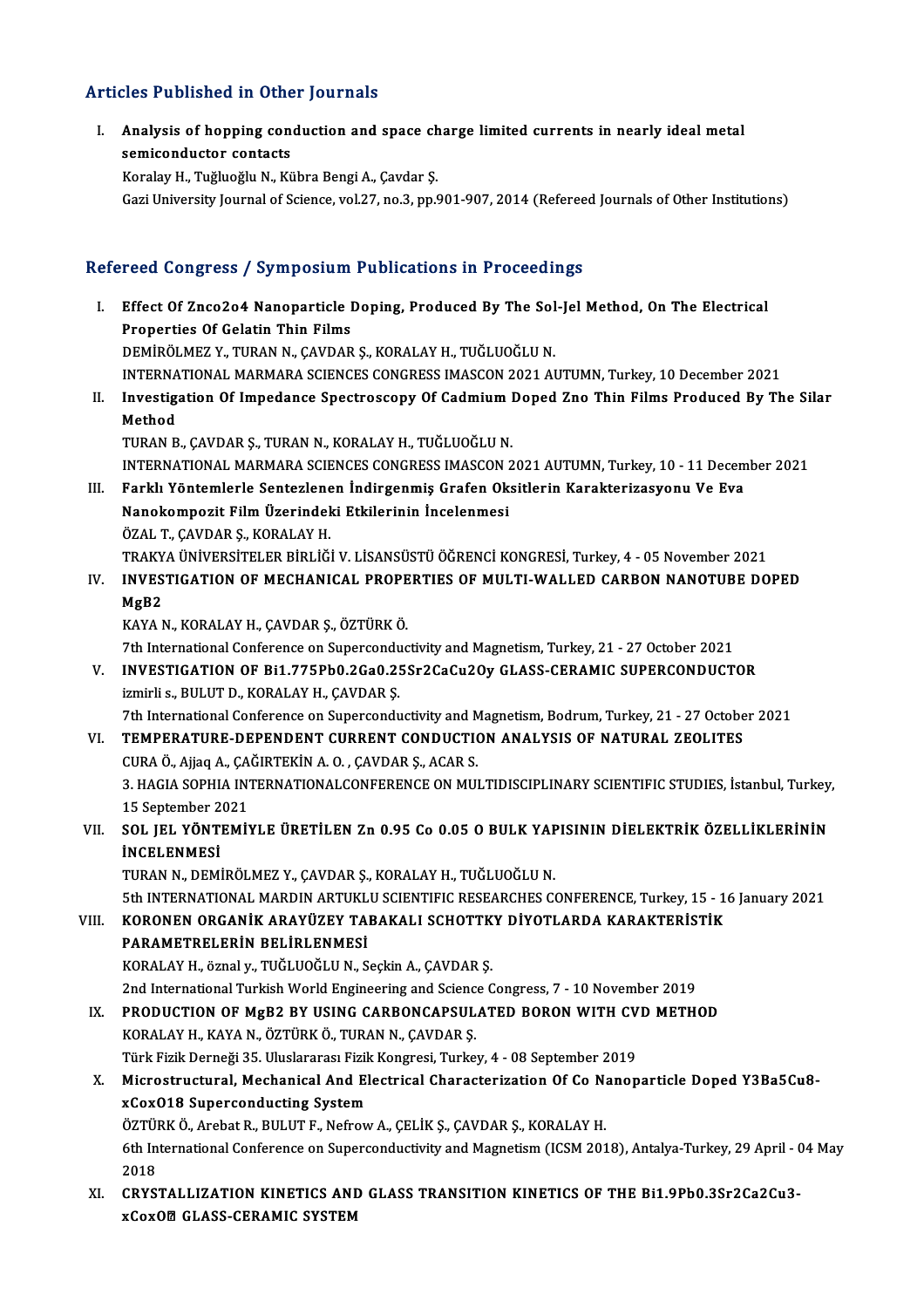|        | KORALAY H., ÖZTÜRK Ö., TUĞLUOĞLU N., KAYA N., TURAN N., TAYANÇ T., ÇAVDAR Ş.                                                                                                                                |
|--------|-------------------------------------------------------------------------------------------------------------------------------------------------------------------------------------------------------------|
|        | 6th INTERNATIONAL CONFERENCE ON SUPERCONDUCTIVITY AND MAGNETISM, 29 April - 04 May 2018                                                                                                                     |
| XII.   | BSCCO Cam Seramik Malzemesine Co Katkısının Etkisi                                                                                                                                                          |
|        | KORALAY H., ÖZTÜRK Ö., TUĞLUOĞLU N., KAYA N., TAŞÇI A. T. , ÇELİK Ş., ÇAVDAR Ş.                                                                                                                             |
|        | !st International Turkish World Engineering and Science Congress, 7 - 10 December 2017                                                                                                                      |
| XIII.  | Bi(1.8-x)Pb0.2GaxSr2CaCu2Oy cam seramik süperiletkenininyapısal ve manyetik özelliklerinin                                                                                                                  |
|        | incelenmesi                                                                                                                                                                                                 |
|        | ÇAVDAR Ş., İZMİRLİ S., TAŞÇI A. T. , KORALAY H.                                                                                                                                                             |
|        | 1st International Turkish World Engineering and Science Congress - ITWESC, 7 - 10 December 2017                                                                                                             |
| XIV.   | Theoretical and ExperimentalApproachs on Mechanical Properties of Zn1-xCoxO Binary Tetrahedral                                                                                                              |
|        | <b>BulkSemiconductors</b>                                                                                                                                                                                   |
|        | ÖZTÜRK Ö., AŞIKUZUN E., TAŞÇI A. T. , ÇELİK Ş., KORALAY H., ÇAVDAR Ş.                                                                                                                                       |
|        | 1nd International Turkish world Engineering and Science Congress in Antalya, 7 - 10 December 2017                                                                                                           |
| XV.    | Anormal Etkileşmelerde b Kuark Üretiminin FCC de İncelenmesi                                                                                                                                                |
|        | TAŞÇI A. T. , ÖZTÜRK Ö., ÇAVDAR Ş., KORALAY H., ÇELİK Ş., ALAMIN R.                                                                                                                                         |
|        | 1st International Turkish World Engineering and Science Congress - ITWESC, 7 - 10 December 2017                                                                                                             |
| XVI.   | Micromechanical characterization of yttrium doped ZnO nanoparticles by using depth-sensing                                                                                                                  |
|        | indentation method                                                                                                                                                                                          |
|        | ÖZTÜRK Ö., KAYA Ş., BULUT F., ÇELİK Ş., ÇAVDAR Ş., KORALAY H., AKCAN D., ARDA L.                                                                                                                            |
|        | International Conference on Condensed Metter and Materials Science(ICCMMS), 11 - 15 October 2017                                                                                                            |
| XVII.  | The Investigation of Magnetic Levitation Force Measurements on Before and After CutPasted Single                                                                                                            |
|        | Crystal GdBaCuO Bulk at Different Temperatures                                                                                                                                                              |
|        | ÇELİK Ş., GÜNER S. B., ÖZTÜRK Ö., KORALAY H., ÇAVDAR Ş., ÖZTÜRK K.                                                                                                                                          |
|        | International Conference on Condensed Matter and Materials Science (ICCMMS-2017), Adana, Turkey, 11 - 15<br>October 2017, pp 73                                                                             |
| XVIII. | Photovoltaic Calculation of Al/n-Si Schottky Diode with Coronene Interfacial Layer for Solar Cell                                                                                                           |
|        | Applications                                                                                                                                                                                                |
|        | ÇAVDAR Ş., KORALAY H., YÜKSEL Ö. F., PAKMA O., TUĞLUOĞLU N.                                                                                                                                                 |
|        | International Conference on Condensed Matter and Materials Science, 11 - 15 October 2017                                                                                                                    |
| XIX.   | Dielectric Properties of Al/Coronene/n-Si Schottky Diode                                                                                                                                                    |
|        | KORALAY H., ÇAVDAR Ş., PAKMA O., YÜKSEL Ö. F., TUĞLUOĞLU N.                                                                                                                                                 |
|        | International Conference on Condensed Matter and Materials Science, 11 - 15 October 2017                                                                                                                    |
| XX.    | Laser Modification of 2G-HTS Tapes Surface                                                                                                                                                                  |
|        | TURAN N., MARTINEZ E., FUENTE G., LAMBAN A., KORALAY H., ÇAVDAR Ş.                                                                                                                                          |
|        | EUCAS 2017, 17 - 21 September 2017                                                                                                                                                                          |
| XXI.   | Crystallization Kinetics of Nucleation Effect of Ga Doped on BSCCO Glass Ceramic Systems                                                                                                                    |
|        | ÇAVDAR Ş., BULUT D., KORALAY H.                                                                                                                                                                             |
|        | Central and Eastern European Committee for Thermal Analysis and Calorimetry, 28 - 31 August 2017                                                                                                            |
| XXII.  | The Investigation of Structural Features ofBi(1.8-x)Pb0.2GaxSr2CaCu2Oy Glass                                                                                                                                |
|        | CeramicSuperconductivity                                                                                                                                                                                    |
|        | ÇAVDAR Ş., TUĞLUOĞLU N., İZMİRLİ S., KAYA N., ÖZTÜRK Ö., KORALAY H.                                                                                                                                         |
|        | International Conference on Advances and Innovations in Engineering (ICAIE), 10 - 12 May 2017                                                                                                               |
| XXIII. | The Effect of Encapsulation Time on the Encapsulation Carbon of Boron Powder with CVDMethod                                                                                                                 |
|        | KORALAY H., KAYA N., ÇAVDAR Ş., TAŞÇI A. T. , ÖZTÜRK Ö., ÇİÇEK B., TUĞLUOĞLU N.                                                                                                                             |
|        | International Conference on Advances and Innovations in Engineering (ICAIE), 10 - 12 May 2017<br>Determination of Suitable Sintering Temperature for MgB <sub>2</sub> Produced by Carbon Encapsulated Boron |
| XXIV.  | Obtained by Chemical Vapor Deposition Method                                                                                                                                                                |
|        | KORALAY H., KAYA N., TUĞLUOĞLU N., ÖZTÜRK Ö., ÇİÇEK B., ÇAVDAR Ş.                                                                                                                                           |
|        | ICCME 2017 : 19th International Conference on Chemical and Materials Engineering, 4 - 05 May 2017                                                                                                           |
| XXV.   | Bi 18 x Pb0 2GaxSr2CaCu2Oy cam seramik süperiletkenininyapısal özelliklerinin incelenmesi                                                                                                                   |
|        | KAYA N., KORALAY H., ÖZTÜRK Ö., TUĞLUOĞLU N., ÇAVDAR Ş.                                                                                                                                                     |
|        |                                                                                                                                                                                                             |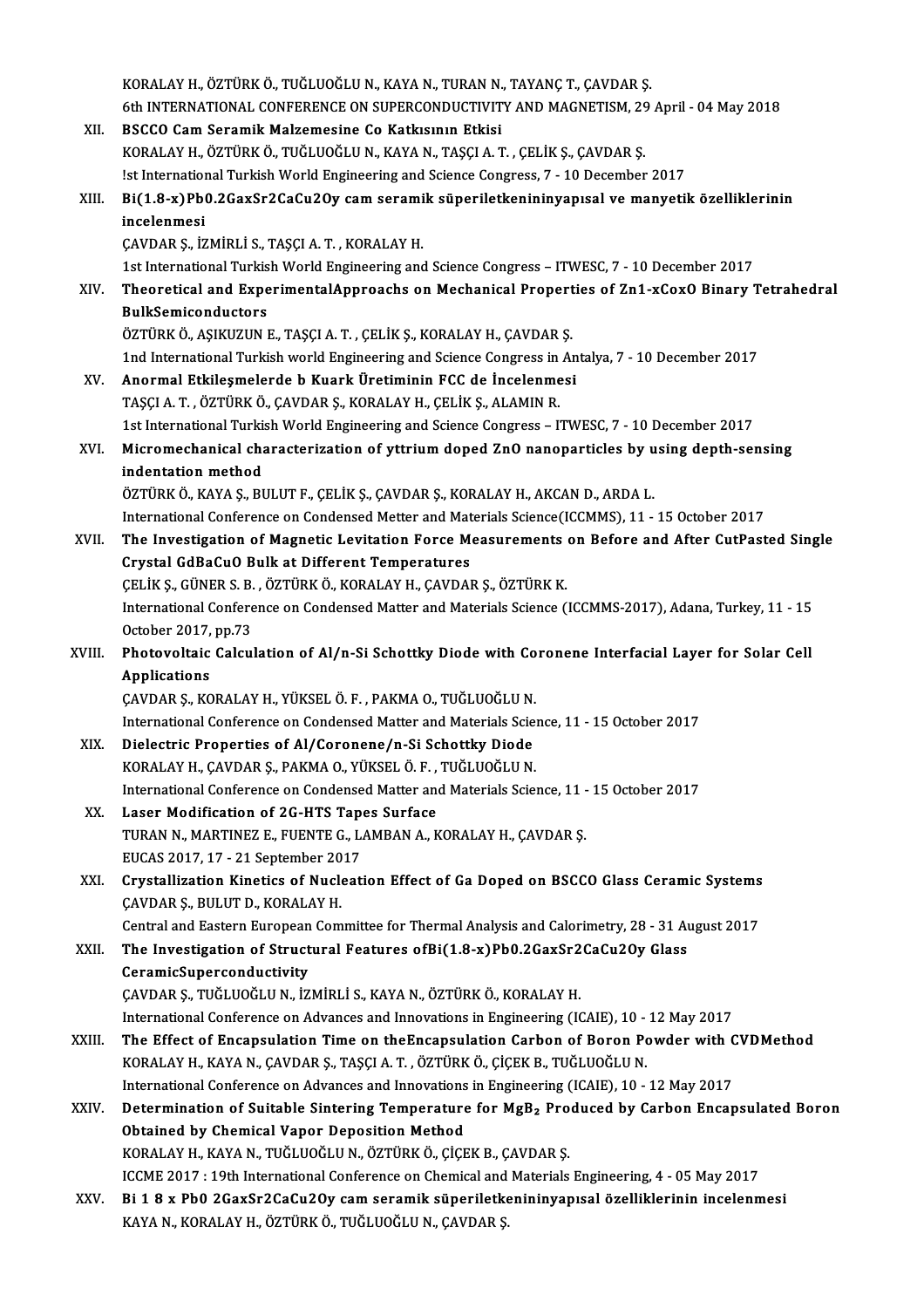22. Yoğun Madde Fiziği Ankara Toplantısı, Turkey, 16 December 2016 22. Yoğun Madde Fiziği Ankara Toplantısı, Turkey, 16 December 2016<br>XXVI. Presleme Basıncının Al B4C Fonksiyonel Derecelendirilmiş Malzemenin Üretimine Etkisi<br>Rawe G. Ö. Ginici H. KORALAY H. GAVDAR S 22. Yoğun Madde Fiziği Ankara Toplantısı, Turi<br>Presleme Basıncının Al B4C Fonksiyonel<br>Barış Ç. Ö. , ÇİNİCİ H., KORALAY H., ÇAVDAR Ş.<br>22. Yoğun Madde Fiziği Ankara Toplantısı Turi Presleme Basıncının Al B4C Fonksiyonel Derecelendirilmiş Ma<br>Barış Ç. Ö. , ÇİNİCİ H., KORALAY H., ÇAVDAR Ş.<br>22. Yoğun Madde Fiziği Ankara Toplantısı, Turkey, 16 December 2016<br>CVD Yöntemiyle Elde Edilen Karban Kanağıllanmiş Barış Ç. Ö. , ÇİNİCİ H., KORALAY H., ÇAVDAR Ş.<br>22. Yoğun Madde Fiziği Ankara Toplantısı, Turkey, 16 December 2016<br>XXVII. CVD Yöntemiyle Elde Edilen Karbon Kapsüllenmiş Bordan üretilen MgB2 İçin Uygun Sinterleme<br>Sıcaklı 22. Yoğun Madde Fiziği Ankara Toplantısı, Turkey, 16 December 2016 CVD Yöntemiyle Elde Edilen Karbon Kapsüllenmiş Bord<br>Sıcaklığının Belirlenmesi<br>KAYA N., KORALAY H., ÖZTÜRK Ö., TUĞLUOĞLU N., ÇAVDAR Ş.<br>22 Yoğun Madde Firiği Ankara Tenlantar Turkov 16 Decemb Sıcaklığının Belirlenmesi<br>KAYA N., KORALAY H., ÖZTÜRK Ö., TUĞLUOĞLU N., ÇAVDAR Ş.<br>22. Yoğun Madde Fiziği Ankara Toplantısı, Turkey, 16 December 2016<br>The Effect of Encanculation on the Encanculation Carbon of B. KAYA N., KORALAY H., ÖZTÜRK Ö., TUĞLUOĞLU N., ÇAVDAR Ş.<br>22. Yoğun Madde Fiziği Ankara Toplantısı, Turkey, 16 December 2016<br>XXVIII. The Effect of Encapsulation on the Encapsulation Carbon of Boron Powder with CVD Method 22. Yoğun Madde Fiziği Ankara Toplantısı, Turkey, 16 D<br>The Effect of Encapsulation on the Encapsulation<br>KORALAY H., KAYA N., ÇİÇEK B., ÖZTÜRK Ö., ÇAVDAR Ş.<br>2ND INTERNATIONAL CONCRESS ON THE WORLD OF 1 The Effect of Encapsulation on the Encapsulation Carbon of Boron Powder with CVD Method<br>KORALAY H., KAYA N., ÇİÇEK B., ÖZTÜRK Ö., ÇAVDAR Ş.<br>2ND INTERNATIONAL CONGRESS ON THE WORLD OF TECHNOLOGY AND ADVANCED MATERIALS, 28 S KORALAY H., KAYA<br>2ND INTERNATION<br>- 02 October 2016<br>Investigation of f 2ND INTERNATIONAL CONGRESS ON THE WORLD OF TECHNOLOGY AND ADVANCED<br>- 02 October 2016<br>XXIX. Investigation of Current Voltage Characterization of Au n Si Schottky Diode<br>TUČLUOČLU N. KORALAY H. GAVDAR S -02 October 2016<br>Investigation of Current Voltage Characterization of Au n Si Schottky Diode<br>TUĞLUOĞLU N., KORALAY H., ÇAVDAR Ş. Investigation of Current Voltage Characterization of Au n Si Schottky Diode<br>TUĞLUOĞLU N., KORALAY H., ÇAVDAR Ş.<br>2ND INTERNATIONAL CONGRESS ON THE WORLD OF TECHNOLOGY AND ADVANCED MATERIALS, 28 September<br>02 Ostober 2016 TUĞLUOĞLU N., KO<br>2ND INTERNATION<br>- 02 October 2016<br>Crowth of Gd2O3 2ND INTERNATIONAL CONGRESS ON THE WORLD OF TECHNOLOGY AND ADVANCED MATERIAI<br>- 02 October 2016<br>XXX. Growth of Gd2O3 Gd1 98Ho0 02O3 buffer layers on Ni W tapes using sol gel method<br>CAVDAR S. TURAN N. ARDA L. TUČLUOČLU N. KOR ol2 October 2016<br>XXX. Growth of Gd203 Gd1 98Ho0 0203 buffer layers on Ni W tapes using sol gel method 2ND INTERNATIONAL CONGRESS ON THE WORLD OF TECHNOLOGY AND ADVANCED MATERIALS, 28 September<br>- 02 October 2016 CAVDAR S., TURAN N., ARDA L., TUĞLUOĞLU N., KORALAY H. 2ND INTERNATIONAL CONGRESS ON THE WORLD OF TECHNOLO<br>- 02 October 2016<br>XXXI. Effect of Doping Zn on BSCCO Superconducting Ceramics<br>XORALAY H Highlmag Ö, THČLHOČLH N, CAVDAR S - 02 October 2016<br>Effect of Doping Zn on BSCCO Superconducting<br>KORALAY H., Hiçyılmaz Ö., TUĞLUOĞLU N., ÇAVDAR Ş.<br>ICSM2016 24 - 20 April 2016 Effect of Doping Zn on BSC<br>KORALAY H., Hiçyılmaz Ö., TUĞ<br>ICSM2016, 24 - 30 April 2016<br>Influence of Heat Treatmen KORALAY H., Hiçyılmaz Ö., TUĞLUOĞLU N., ÇAVDAR Ş.<br>ICSM2016, 24 - 30 April 2016<br>XXXII. Influence of Heat Treatment Duration on Mechanical Properties of RuSr2GdCu2Ox ICSM2016, 24 - 30 April 2016<br>Influence of Heat Treatment Duration on Mechanical Properties<br>ÇAVDAR Ş., TURAN N., KAYA N., ÖZTÜRK Ö., TUĞLUOĞLU N., KORALAY H.<br>ICSM2016, 24, .30 April 2016 Influence of Heat Treatmer<br>ÇAVDAR Ş., TURAN N., KAYA N<br>ICSM2016, 24 - 30 April 2016<br>Fffest of PhO Se dening on CAVDAR Ş., TURAN N., KAYA N., ÖZTÜRK Ö., TUĞLUOĞLU N., KORALAY H.<br>ICSM2016, 24 - 30 April 2016<br>XXXIII. Effect of PbO Se doping on the thermal properties of BSCCO glass ceramic system<br>XORALAY H. GAVDAR S. Kiko G. TUĞLUOĞLU ICSM2016, 24 - 30 April 2016<br>Effect of PbO Se doping on the thermal properties of<br>KORALAY H., ÇAVDAR Ş., Kılıç G., TUĞLUOĞLU N., ÖZTÜRK Ö.<br>The <sup>9th</sup> The Asian Conference on Annlied Sunersendustivity Effect of PbO Se doping on the thermal properties of BSCCO glass ceramic system<br>KORALAY H., ÇAVDAR Ş., Kılıç G., TUĞLUOĞLU N., ÖZTÜRK Ö.<br>The 8th The Asian Conference on Applied Superconductivity and Cryogenics (ACASC), Han KORALAY H., ÇAV<br>The 8th The Asia<br>November 2015<br>Petailed Analys The 8th The Asian Conference on Applied Superconductivity and Cryogenics (ACASC), Hangzhou, China, 22<br>November 2015<br>XXXIV. Detailed Analysis Of Device Parameters By Means Of Different Techniques In Schottky Devices<br>TUČLUOČ November 2015<br>Detailed Analysis Of Device Parameters By Means C<br>TUĞLUOĞLU N., KORALAY H., ÇAVDAR Ş., Kübra Bengin A.<br>The Third European Conference en Peneurble Energy Sy Detailed Analysis Of Device Parameters By Means Of Different Techniques In Schottky Devices<br>TUĞLUOĞLU N., KORALAY H., ÇAVDAR Ş., Kübra Bengin A.<br>The Third European Conference on Renewable Energy Systems (ECRES 2015), Antal TUĞLI<br>The Tl<br>2015<br>Later The Third European Conference on Renewable Energy Systems (ECRES 2015), Antalya, Turkey, 7 - 10 October<br>2015<br>XXXV. Laterally inhomogeneous barrier analysis using Capacitance voltage characteristics of identically<br>Febricate 2015<br>Laterally inhomogeneous b<br>Fabricated schottky diodes<br>CAVDARS, KORALAV H. TUČL Laterally inhomogeneous barrier analysis usin<br>Fabricated schottky diodes<br>ÇAVDAR Ş., KORALAY H., TUĞLUOĞLU N., Kübra B. A.<br>The Third European Conference en Benewable Energ Fabricated schottky diodes<br>ÇAVDAR Ş., KORALAY H., TUĞLUOĞLU N., Kübra B. A.<br>The Third European Conference on Renewable Energy Systems (ECRES 2015), Antalya, Turkey, 7 - 10 October<br>2015 CAVD.<br>The Tl<br>2015 The Third European Conference on Renewable Energy Systems (ECRES 2015), Antalya, Turkey, 7 - 10 October<br>2015<br>XXXVI. A Study on Nucleation Crystallization Kinetics Microstructure and Mechanical Properties of Ru Bi<br>Partial S 2015<br>A Study on Nucleation Crystallization Kino<br>Partial Substituted BSCCO Glass Ceramics A Study on Nucleation Crystallization Kinetics Microstructure<br>Partial Substituted BSCCO Glass Ceramics<br>TAŞÇI A.T.,ÖZTÜRKÖ.,Tuğba G., ÇAVDAR Ş., KORALAY H., ŞENOL A. TAŞÇI A. T. , ÖZTÜRK Ö., Tuğba G., ÇAVDAR Ş., KORALAY H., ŞENOL A.<br>APS, Texas, United States Of America, 2 - 06 March 2015 TAŞÇI A. T. , ÖZTÜRK Ö., Tuğba G., ÇAVDAR Ş., KORALAY H., ŞENOL A.<br>APS, Texas, United States Of America, 2 - 06 March 2015<br>XXXVII. Effect of V2O5 addition on the formation of Bi 2223 superconductor<br>KORALAY H. GAVDAR S APS, Texas, United States<br>Effect of V205 additio<br>KORALAY H., ÇAVDAR Ş.<br>10th International Werk Effect of V2O5 addition on the formation of Bi 2223 superconductor<br>KORALAY H., ÇAVDAR Ş.<br>10th International Workshop on Nanomagnetism and Superconductivity at the Nanoscale, Coma-ruga Barcelona,<br>Spain 30 June - 04 July 201 KORALAY H., ÇAVDAR Ş.<br>10th International Workshop<br>Spain, 30 June - 04 July 2014<br>Structural Proporties of T 10th International Workshop on Nanomagnetism and Superconductivity at the<br>Spain, 30 June - 04 July 2014<br>XXXVIII. Structural Properties of TIPb0 3Sr2Ca2 xSexCu3Oy Superconductors Spain, 30 June - 04 July 2014<br>Structural Properties of TlPb0 3Sr2Ca2<br>ÇAVDAR Ş., Nihan K., KORALAY H., GÜNEN A.<br>4th National Cangress of Grustallography (Tl 4thNationalCongress ofCrystalography (TUcr2014),Diyarbakır,Turkey,3 -06 June 2014 XXXIX. The Investigation of Microstructural Properties of Cu0 2Bi1 8Sr2Ca2Cu3 xZnxO10 Ceramic Structure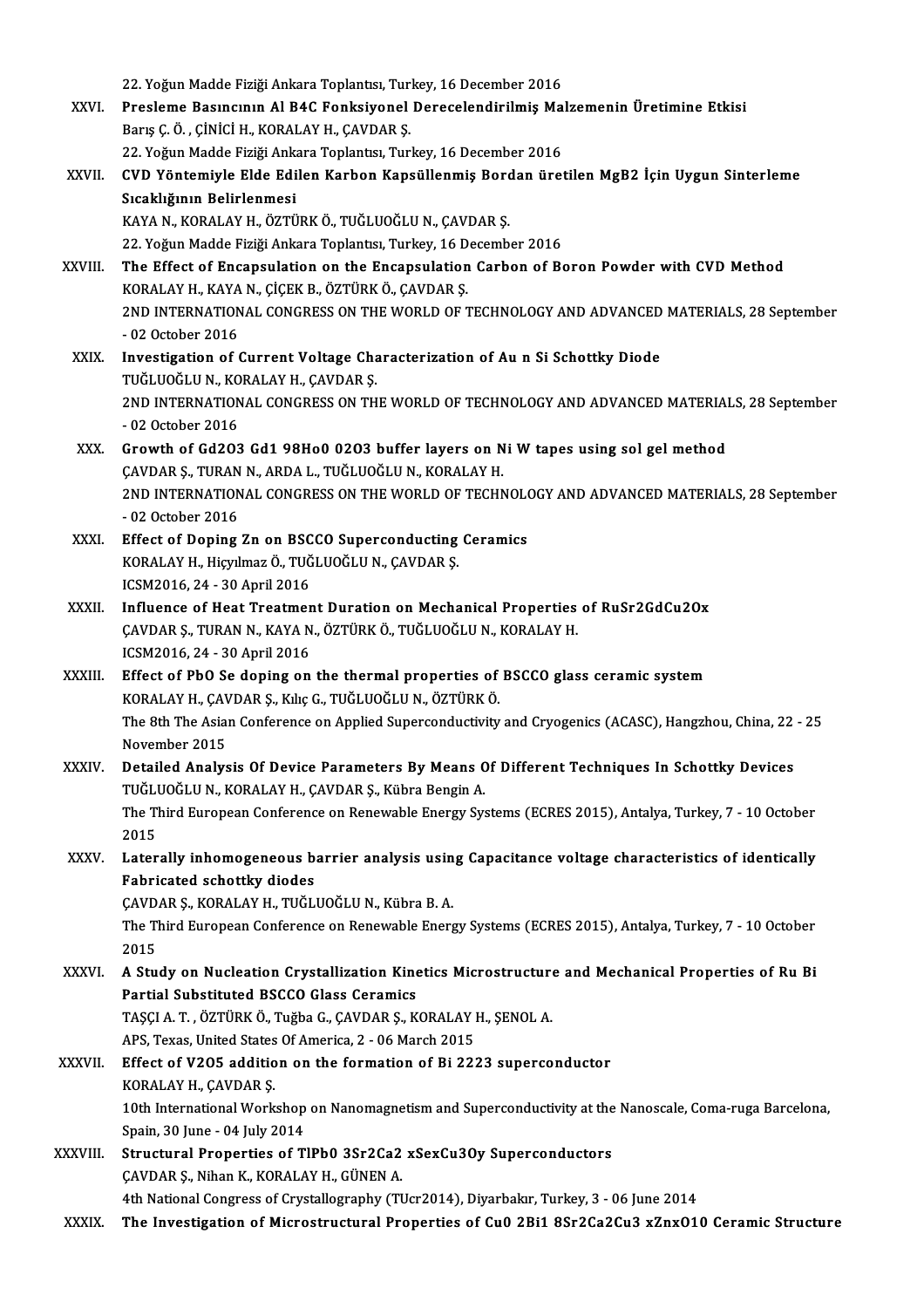KORALAY H., Hiçyılmaz Ö., GÜNEN A., ÇAVDAR Ş.

KORALAY H., Hiçyılmaz Ö., GÜNEN A., ÇAVDAR Ş.<br>4th National Congress of Crystallography (TUcr2014), Diyarbakır, Turkey, 3 - 06 June 2014<br>Strugtural Analyaja fon a Plastia Work Tool Staal and a Hot Work Tool Staal by YE

- KORALAY H., Hiçyılmaz Ö., GÜNEN A., ÇAVDAR Ş.<br>4th National Congress of Crystallography (TUcr2014), Diyarbakır, Turkey, 3 06 June 2014<br>XL. Structural Analysis for a Plastic Work Tool Steel and a Hot Work Tool Steel by XRD 4th National Congress of Crys<br>Structural Analysis for a P<br>ATEŞ H., ÇAVDAR Ş., ÇİNİCİ H.<br>4. Hlusel Kristallografi Tenları Structural Analysis for a Plastic Work Tool Steel and a Hot Work Tool Steel by XRD Metho<br>ATEŞ H., ÇAVDAR Ş., ÇİNİCİ H.<br>4. Ulusal Kristallografi Toplantısı, 17-19 Mayıs 2014 Diyarbakır, Diyarbakır, Turkey, 17 - 19 May 2014<br>
	-
- ATEŞ H., ÇAVDAR Ş., ÇİNİCİ H.<br>4. Ulusal Kristallografi Toplantısı, 17-19 Mayıs 2014 Diyarbakır, Diyarbakır, Turkey, 17 19 May 2014<br>XLI. Investigation of mechanical properties of Ru base superconductors at different sinte 4. Ulusal Kristallografi Toplantısı, 17-19 Mayıs 2014 Diyarbakır, Diyarbakır, Turkey, 17 - 19 May 2014<br>Investigation of mechanical properties of Ru base superconductors at different sintering<br>ÇAVDAR Ş., Reza M., KORALAY H. Investigation of mechanical properties of Ru base superconductors at different sintering ti<br>CAVDAR Ş., Reza M., KORALAY H., Kılıç G.<br>4th International Conference on Superconductivity and Magnetism- ICSM2014, 27 April - 02

4th International Conference on Superconductivity and Magnetism- ICSM2014, 27 April - 02 May 2014

XLII. EFFECT OF Ru SUBSTITUTION ON THE MECHANICAL PROPERTIES OFBI1-xRuxPb0.2Sr2CaCu2O10<sup>m</sup><br>GLASS-CERAMIC EFFECT OF Ru SUBSTITUTION ON THE MECHANICAL P<br>GLASS-CERAMIC<br>ÖZTÜRK Ö., Gökçen T., ÇAVDAR Ş., KORALAY H., AŞIKUZUN E.<br>ICSM2016-27 April - 02 May 2014

GLASS-CERAMIC<br>ÖZTÜRK Ö., Gökçen T., ÇAVDAR Ş., I<br>ICSM2016, 27 April - 02 May 2014<br>Effect Of Self And Dual Curing (

ÖZTÜRK Ö., Gökçen T., ÇAVDAR Ş., KORALAY H., AŞIKUZUN E.<br>ICSM2016, 27 April - 02 May 2014<br>XLIII. Effect Of Self And Dual Curing On Conversion Degree And Crosslink Density Of Dual Cure Core Build<br>I.I. Matarials ICSM2016, 27 April - 02 May 2014<br>Effect Of Self And Dual Curing On Conversion Degi<br>Up Materials<br>KARAKIS D., az Y. B., DOĞAN A., KORALAY H., ÇAVDAR Ş. Effect Of Self And Dual Curing On Conversion Degi<br>Up Materials<br>KARAKIŞ D., az Y. B. , DOĞAN A., KORALAY H., ÇAVDAR Ş.<br>19th Congress of the Ballan Stamatelegisel Society Boss Up Materials<br>KARAKIŞ D., az Y. B. , DOĞAN A., KORALAY H., ÇAVDAR Ş.<br>19th Congress of the Balkan Stomatological Society-Bass., Belgrade, Serbia, 24 - 27 April 2014<br>Effect of Zn Subetitution on the Mechanical Properties of C

## XLIV. Effect of Zn Substitution on the Mechanical Properties of Cu0 2Bi1 8Sr2Ca2Cu3 xZnx010 Glass<br>Ceramic 19th Cong<br>Effect of<br>Ceramic<br>KORALAY Ceramic<br>KORALAY H., Öznur H., ÇAVDAR Ş.<br>7th Asian Conference on Applied Superconductivity and Cryogenics, Cappadocia, Turkey, 23 - 25 October 2013<br>The doning effect of PhSe on Bi 2212 supersonductor.

KORALAY H., Öznur H., ÇAVDAR Ş.

- KORALAY H., Öznur H., ÇAVDAR Ş.<br>7th Asian Conference on Applied Superconductivity and Cryo<sub>1</sub><br>XLV. The doping effect of PbSe on Bi 2212 superconductor The Asian Conference on Applied Sup<br>The doping effect of PbSe on Bi:<br>CAVDAR S., KORALAY H., Neslihan A. The doping effect of PbSe on Bi 2212 superconductor<br>CAVDAR Ş., KORALAY H., Neslihan A.<br>7th Asian Conference on Applied Superconductivity and Cryogenics, Cappadocia, Turkey, 23 - 25 October 2013<br>The Effect of Butonium Subst CAVDAR Ș., KORALAY H., Neslihan A.<br>7th Asian Conference on Applied Superconductivity and Cryogenics, Cappadocia, Turkey, 23 - 25 Octo<br>XLVI. The Effect of Rutenium Substitution on the thermal properties of Bi 2212 glass cer
- 7th Asian Conference on Applied Superconduction<br>The Effect of Rutenium Substitution on the<br>ÖZTÜRK Ö., Tuğba G., ÇAVDAR Ş., KORALAY H.<br>7th Asian Conference on Applied Superconduc

### 7th Asian Conference on Applied Superconductivity and Cryogenics, Cappadocia, Turkey, 23 - 25 October 2013 ÖZTÜRK Ö., Tuğba G., ÇAVDAR Ş., KORALAY H.<br>7th Asian Conference on Applied Superconductivity and Cryogenics, Cappadocia, Turkey, 23 - 25 October 2013<br>XLVII. Investigation of PbSe Doping Effect on Bi2Sr2CaCu2Oy Glass Cerami Tth Asian Conference on<br>Investigation of PbSe l<br>isothermal Technique<br>CAVDAB S. KOBALAV H Investigation of PbSe Doping Effect on Bi<br>isothermal Technique<br>ÇAVDAR Ş., KORALAY H., Tuğçe S T., GÜNEN A.<br>2nd Control and Esstern European Conference

ÇAVDAR Ş., KORALAY H., Tuğçe S T., GÜNEN A.

isothermal Technique<br>ÇAVDAR Ş., KORALAY H., Tuğçe S T., GÜNEN A.<br>2nd Central and Eastern European Conference on Thermal Analysis and Calorimetry, Vilniaus, Lithuania, 27 - 30<br>August 2013 2nd Central and Eastern European Conference on Thermal Analysis and Calorimetry, Vilniaus, Lithuania, 27<br>August 2013<br>XLVIII. Kinetics of Non Isothermal Crystallization of Cu0 5Bi1 5Sr2Ca2Cu3 xZnxO10 y Superconductor<br>XOPALA

# August 2013<br><mark>Kinetics of Non Isothermal Crystallizati</mark>c<br>KORALAY H., ÇAVDAR Ş., Öznur H., GÜNEN A.<br>2nd Centrel and Fastern Euronean Conferenc Kinetics of Non Isothermal Crystallization of Cu0 5Bi1 5Sr2Ca2Cu3 xZnx010 y Superconductor<br>KORALAY H., ÇAVDAR Ş., Öznur H., GÜNEN A.<br>2nd Central and Eastern European Conference on Thermal Analysis and Calorimetry, Vilniaus

KORALAY H.,<br>2nd Central a<br>August 2013<br>Investigatio 2nd Central and Eastern European Conference on Thermal Analysis and Calorimetry, V<br>August 2013<br>XLIX. Investigation of Carbon Multiwall Nano Tube doped TBCCO Superconductor

## August 2013<br>XLIX. Investigation of Carbon Multiwall Nano Tube doped TBCCO Superconductor<br>CAVDAR S., KORALAY H., GÜNEN A. Investigation of Carbon Multiwall Nano Tube doped TBCCO Superconductor<br>ÇAVDAR Ş., KORALAY H., GÜNEN A.<br>3rd International Conference On Superconductivity And Magnetism – ICSM2012, İstanbul, Turkey, 29 April - 04<br>May 2012

CAVDAR Ş.<br>3rd Interna<br>May 2012<br>The Vana 3rd International Conference On Superconductivity And Magnetism – ICSM2012, İstan<br>May 2012<br>L. The Vanadıum Substitution Effects on Tl 2223 Superconducting Properties<br>EPPU EN TANPIKULUE CAVDARS, KORALAY H. CÜNEN A

- May 2012<br>The Vanadıum Substitution Effects on Tl 2223 Superc<br>ERBİLEN TANRIKULU E., ÇAVDAR Ş., KORALAY H., GÜNEN A.<br>2rd International Conference On Supersonductivity And Mag The Vanadıum Substitution Effects on Tl 2223 Superconducting Properties<br>ERBİLEN TANRIKULU E., ÇAVDAR Ş., KORALAY H., GÜNEN A.<br>3rd International Conference On Superconductivity And Magnetism – ICSM2012, İstanbul, Turkey, 29 ERBİLEN T<br>3rd Interna<br>May 2012<br>Effect of 1 3rd International Conference On Superconductivity And Magnetism –<br>May 2012<br>LI. Effect of Se Substitution on Tl Pb Sr Ca Cu O Superconductor<br>Nihan k CAVDARS, KORALAY H, CÜNEN A May 2012<br>L. Effect of Se Substitution on Tl Pb Sr Ca Cu O Superconductor
- 3rd International Conference On Superconductivity And Magnetism ICSM2012, İstanbul, Turkey, 29 April 04<br>May 2012 Nihan k, CAVDAR S, KORALAY H, GÜNEN A. 3rd International Conference On Superconductivity And Magnetism – ICSM2012, İstanbul, Turkey, 29 April - 04<br>May 2012<br>LII. Cam Seramik Yöntemi ile Hazırlanmış BSCCO 2223 Yapısında Cu Sn Kısmi Yerdeğiştirmesinin Mekanik<br>
- May 2012<br>Cam Seramik Yöntemi ile Hazırlanmış BS(<br>Özellikler Üzerine Etkisinin Araştırılması<br>Aytan A. KORALAY H. GAVDAR S. GÜNEN A Cam Seramik Yöntemi ile Hazırlanmış B:<br>Özellikler Üzerine Etkisinin Araştırılmas<br>Ayten A., KORALAY H., ÇAVDAR Ş., GÜNEN A.<br>Türk Firik Derneği 28, Huslan arası Firik Kor Özellikler Üzerine Etkisinin Araştırılması<br>Ayten A., KORALAY H., ÇAVDAR Ş., GÜNEN A.<br>Türk Fizik Derneği 28. Uluslar arası Fizik Kongresi, Bodrum, Turkey, 6 - 09 September 2011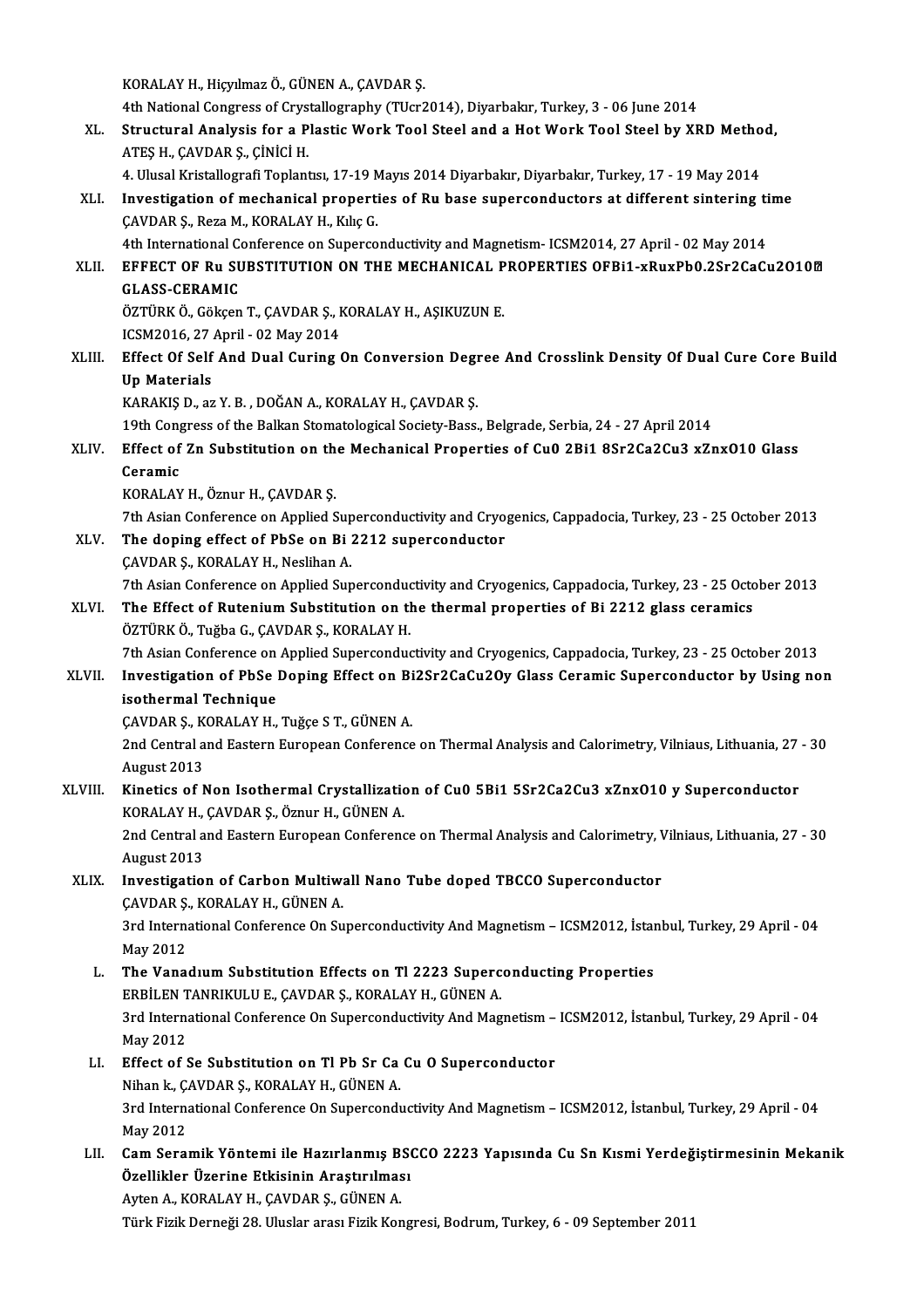| LIII.   | TBCCO 2223 Yapısında Kalsiyum Vanadyum Kısmi Yerdeğiştirmesinin Süperiletkenlik Özellikleri                     |
|---------|-----------------------------------------------------------------------------------------------------------------|
|         | Üzerindeki Etkisinin İncelenmesi                                                                                |
|         | ERBİLEN TANRIKULU E., GÜNEN A., ÇAVDAR Ş., KORALAY H.                                                           |
|         | Türk Fizik Derneği 28. Uluslar arası Fizik Kongresi, Bodrum, Turkey, 6 - 09 September 2011                      |
| LIV.    | BSCCO 2223 yapısında Bakır Kobalt Kısmi Yerdeğiştirmesinin Mekanik Özellikler Üzerindeki Etkisi                 |
|         | Öznur D., KORALAY H., ÇAVDAR Ş., GÜNEN A.                                                                       |
|         | Türk Fizik Derneği 28. Uluslar arası Fizik Kongresi, Bodrum, Turkey, 6 - 09 September 2011                      |
| LV.     | Cu0 2Bi1 8Sr2Ca2Cu3 xZnxO10 Cam Seramik Malzemesinin Mekanik Özelliklerinin Araştırılması                       |
|         | Öznur H., KORALAY H., ÇAVDAR Ş., GÜNEN A.                                                                       |
|         | Türk Fizik Derneği 28. Uluslar arası Fizik Kongresi, Bodrum, Turkey, 6 - 09 September 2011                      |
| LVI.    | Tl Sr Ca Cu O TSCCO Yapısında Selenyum Katkısının İncelenmesi                                                   |
|         | Nihan K., Ayten A., KORALAY H., CAVDAR Ş., GÜNEN A.                                                             |
|         | 5th National Superconductivity Symposium İYTE, İzmir, Turkey, 3 - 06 July 2011                                  |
| LVII.   | Bi1 75Pb0 25Sr2Ca2Cu2 8Sn0 2010 Süperiletken Yapısının İncelenmesi                                              |
|         | Ayten A., KORALAY H., ÇAVDAR Ş., GÜNEN A.                                                                       |
|         | 5th National Superconductivity Symposium İYTE, İzmir, Turkey, 3 - 06 July 2011                                  |
| LVIII.  | Bi1 9Pb0 3Sr2Ca2Cu2 85Co0 15010 Cam Seramik Yapısının Termal Özelliklerinin İncelenmesi                         |
|         | Öznur D., KORALAY H., ÇAVDAR Ş., GÜNEN A.                                                                       |
|         | 5th National Superconductivity Symposium İYTE, İzmir, Turkey, 3 - 06 July 2011                                  |
| LIX.    | Bi1 75Pb0 25Sr2Ca2Cu3O10 Malzemesinin Termal Özelliklerinin İncelenmesi                                         |
|         | Ayten A., Nihan K., KORALAY H., ÇAVDAR Ş., GÜNEN A.                                                             |
|         | Türk Fizik Derneği 27. Uluslar arası Fizik Kongresi, İstanbul, Turkey, 7 - 10 September 2010                    |
| LX.     | Tl1 8Pb0 3Sr2Ca1 8Se0 2Cu3Oy Süperiletkeninin Karakterizasyonu                                                  |
|         | Nihan K., ÇAVDAR Ş., Ayten A., KORALAY H., GÜNEN A.                                                             |
|         | Türk Fizik Derneği 27. Uluslar arası Fizik Kongresi, İstanbul, Turkey, 7 - 10 September 2010                    |
| LXI.    | Bi1 5Pb0 5Sr2Ca1 8V0 2Cu3Ox Cam Seramik Malzemesinin Termal Özelliklerinin İncelenmesi                          |
|         | Öznur H., KORALAY H., ÇAVDAR Ş., GÜNEN A.                                                                       |
|         | Türk Fizik Derneği 27. Uluslar arası Fizik Kongresi, İstanbul, Turkey, 7 - 10 September 2010                    |
| LXII.   | Frequency Dependent Dielectric Characteristics of Bi1 7V0 3Sr2Ca2Cu3010 Glass Ceramic                           |
|         | GÜNEN A., KORALAY H., ÇAVDAR Ş.                                                                                 |
|         | Fizika 2010, Baku, Azerbaijan, 30 June - 02 July 2010                                                           |
| LXIII.  | A New Catalyst to Synthesize Carbon Nanospheres at Low Temperature                                              |
|         | ÇAVDAR Ş., KORALAY H., GÜNEN A., HAydar D.                                                                      |
|         | Fizika 2010, Baku, Azerbaijan, 29 June - 02 July 2010                                                           |
| LXIV.   | Kinetics of Crystallization of Amorphous Bi1 5V0 5Sr2Ca2Cu3Ox Glass                                             |
|         | KORALAY H., ÇAVDAR Ş., GÜNEN A.                                                                                 |
|         | Fizika 2010, Baku, Azerbaijan, 30 June - 02 July 2010                                                           |
| LXV.    | Irradiation Effects on Crystallization Kinetics of Bi1 7V0 3Sr2Ca2Cu3Ox Glass Ceramic                           |
|         | KORALAY H., ÇAVDAR Ş., GÜNEN A.<br>Fizika 2009, Baku, Azerbaijan, 9 - 11 March 2010                             |
| LXVI.   | The Effect of Gamma Irradiation on Crystallization Kinetics and Microstructure of                               |
|         | Bi1.7V0.3Sr2Ca2Cu3Ox Glass-Ceramic                                                                              |
|         | KORALAY H., ÇAVDAR Ş., GÜNEN A.                                                                                 |
|         | 7. International Conference Nuclear and Radiation Physic (ICNRP 09), 8 - 11 September 2009                      |
| LXVII.  | 60Co gamma radiation effect on Tl2Ba2Ca2Cu3Ox superconductor                                                    |
|         | ÇAVDAR Ş., KORALAY H., GÜNEN A.                                                                                 |
|         | 7. International Conference Nuclear and Radiation Physic (ICNRP 09), Almaata, Kazakhstan, 8 - 10 September 2009 |
| LXVIII. | Synthesis Of Cds Nanoparticle                                                                                   |
|         | ERBİLEN TANRIKULU E., GÜNEN A., Dişbudak H., ÇAVDAR Ş., KORALAY H.                                              |
|         | Türk Fizik Derneği 25. Uluslar Arası Fizik Kongresi, Bodrum, Turkey, 25 - 29 September 2008                     |
| LXIX.   | Preparation of Carbon Nanospheres by an Autoclave Type Reactor                                                  |
|         |                                                                                                                 |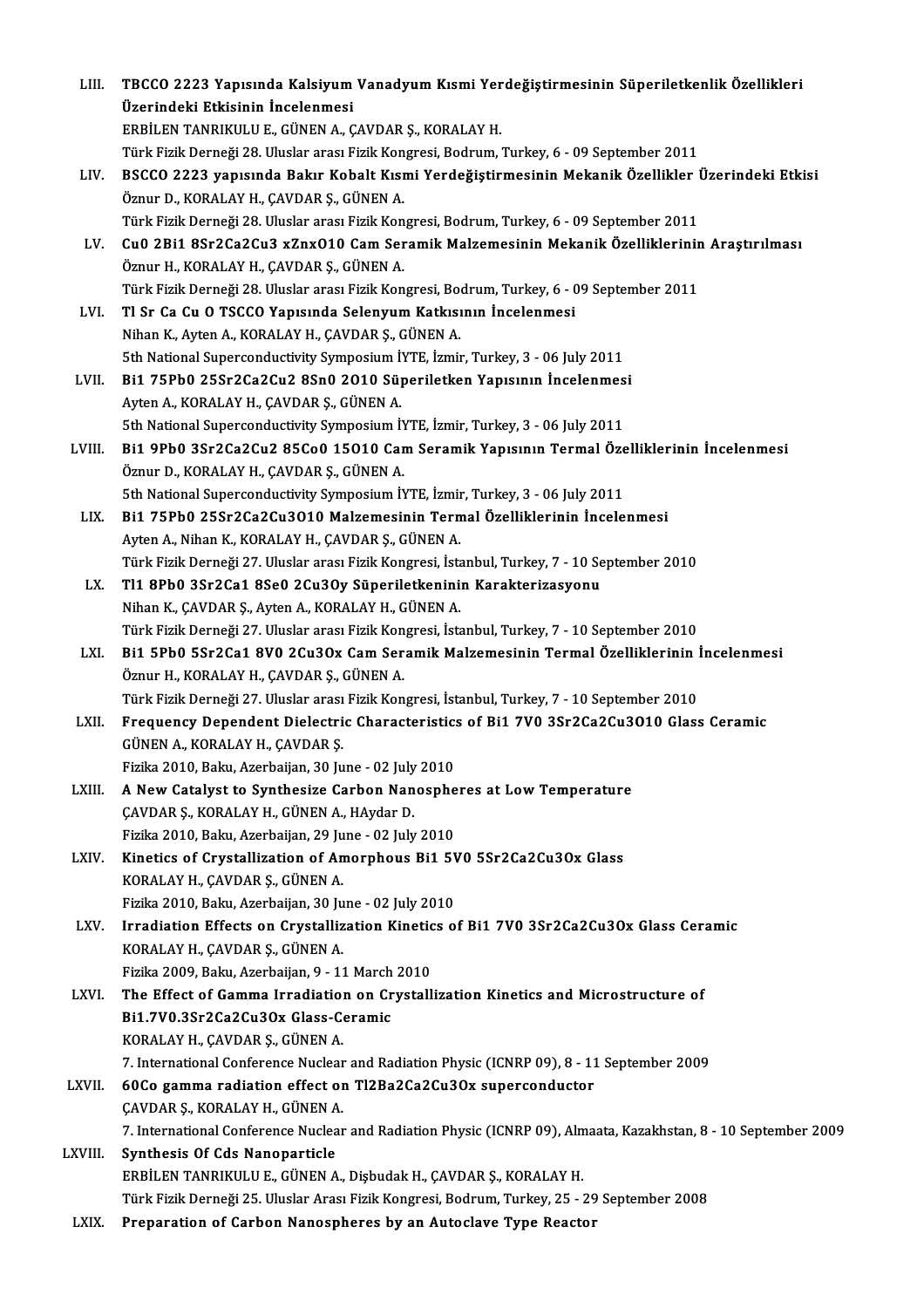|                  | GÜNEN A., ÇAVDAR Ş., KORALAY H., Haydar D., Ünal S., Beyza S.                                         |
|------------------|-------------------------------------------------------------------------------------------------------|
|                  | Türk Fizik Derneği 24. Uluslararası Fizik Kongresi, Malatya, Turkey, 28 - 31 August 2007              |
| LXX.             | Thermal And Phase Characterization Of Bi2 xVxSr2Ca2Cu3Ox Superconductor                               |
|                  | KORALAY H., ÇAVDAR Ş., GÜNEN A.                                                                       |
|                  | Türk Fizik Derneği 23.Uluslararası Fizik Kongresi, Muğla, Turkey, 13 - 16 October 2005                |
| LXXI.            | The Effect Of The Annealing And Cooling Temperature For Phase Transformation TiNi Shape               |
|                  | <b>Memory Alloys</b>                                                                                  |
|                  | Neslihan G., Elif Ç., İrfan A., ÇAVDAR Ş., KORALAY H.                                                 |
|                  | Türk Fizik Derneği 23. Uluslararası Fizik Kongresi, Muğla, Turkey, 13 - 16 October 2005               |
| <b>LXXII</b>     | Thermal Transitions And Structure Properties Of Cu 11 Al 3 82 Ni Shape Memory Alloys                  |
|                  | Elif Ç., Neslihan G., İrfan A., KORALAY H., ÇAVDAR Ş.                                                 |
|                  | Türk Fizik Derneği 23. Uluslararası Fizik Kongresi, Muğla, Turkey, 13 - 16 October 2005               |
| LXXIII.          | Dynamical finite size scaling function of the four dimensional Ising model for Creutz algorithm       |
|                  | MERDAN Z., GÜNEN A., ÇAVDAR Ş.                                                                        |
|                  | 12. Uluslar Arası İstatistik Fizik Günleri, 30 June - 02 July 2005                                    |
| <b>LXXIV</b>     | Tl 2223 Süperiletkeninin Yapısal Elektriksel ve Mağnetik Özelliklerine B203 Katkılama Etkisi          |
|                  | ÇAVDAR Ş., KORALAY H., Aksu E., GÜNEN A., Nizami G.                                                   |
|                  | Türk Fizik Dernegi 22. Fizik Kongresi konferansı, Bodrum, Turkey, 14 - 17 September 2004              |
| LXXV.            | Tl2Ba2Ca2Cu3Ox Süperiletkenine gamma Radyasyon Etkisi                                                 |
|                  | ÇAVDAR Ş., Aksu E., KORALAY H., ÖZKAN H., ERCAN İ., Nizami G.                                         |
|                  | Türk Fizik Dernegi 22. Fizik Kongresi Bodrum, Bodrum, Turkey, 14 - 17 September 2004                  |
| <b>LXXVI</b>     | Tl 2223 Süperiletken Yapının Sıcaklıkla Değişimi                                                      |
|                  | KORALAY H., ÇAVDAR Ş., Aksu E., GÜNEN A., ÖZKAN H., Nizami G.                                         |
|                  | Türk Fizik Dernegi 22. Fizik Kongresi konferansı, Bodrum, Turkey, 14 - 17 September 2004              |
| <b>LXXVII</b>    | Bi1 7V0 3Sr2Ca2Cu3O10 x Cam Seramik Süperiletkeninin Sentezlenmesi ve Karakterizasyonu                |
|                  | KORALAY H., ÇAVDAR Ş., Aksu E., ERCAN İ., Nurcan A.                                                   |
|                  | 21. Fizik Kongresi (TFD21), Isparta, Turkey, 11 - 14 September 2002                                   |
| <b>LXXVIII</b> . | Effect of B203 Doping on the Properties of Tl Based Superconductors                                   |
|                  | ÖZKAN H., Nizami G., ÇAVDAR Ş., KORALAY H., Aksu E., ERCAN İ.                                         |
|                  | Applied Superconductivity Conference, ASC-2002, Houston, United States Of America, 4 - 09 August 2002 |
| <b>LXXIX</b>     | TIBaCaCuO 2223 Süperiletkenine B203 Katkılama Etkileri                                                |
|                  | ÇAVDAR Ş., Aksu E., KORALAY H., ÖZKAN H., ERCAN İ., Nizami G.                                         |
|                  | Ulusal Yüksek Sıcaklık Süperiletkenler Sempozyumu, Malatya, Turkey, 9 - 11 July 2002                  |
| <b>LXXX</b>      | Tl Tabanlı Süperiletkenlere Bor Katkılama ve Işınlama Etkisi                                          |
|                  | Tarek K., ÖZKAN H., TURAN R., Nizami G., ERCAN İ., ÇAVDAR Ş., Aksu E., KORALAY H.                     |
|                  | Türk Fizik Derneği 19. Fizik Kongresi, Elazığ, Turkey, 26 - 29 September 2000                         |

#### Supported Projects

Supported Projects<br>ÇAVDAR Ş., Project Supported by Higher Education Institutions, Bi1,8-xPb0,2GaxSr2CaCu2Oy Cam Seramik Sisteminin<br>Xanısal ve Elektriksel Özelliklerinin İnselenmesi, 3016, ...2019 Yapporteer Indjects<br>CAVDAR Ş., Project Supported by Higher Education Institution<br>Yapısal ve Elektriksel Özelliklerinin İncelenmesi, 2016 - 2019<br>CAVDAR S. Project Supported by Higher Education Institution ÇAVDAR Ş., Project Supported by Higher Education Institutions, Bi1,8-xPb0,2GaxSr2CaCu2Oy Cam Seramik Sistemi<br>Yapısal ve Elektriksel Özelliklerinin İncelenmesi, 2016 - 2019<br>ÇAVDAR Ş., Project Supported by Higher Education I

Yapısal ve Elektriksel Özelliklerinin İncelenmesi, 2<br>ÇAVDAR Ş., Project Supported by Higher Educatic<br>dielektrik özelliklerinin incelenmesi, 2015 - 2017<br>CAVDAR S. Project Supported by Higher Educatic ÇAVDAR Ş., Project Supported by Higher Education Institutions, RuSr2GdCu2Ox Süperiletken yapının mekanik ve<br>dielektrik özelliklerinin incelenmesi, 2015 - 2017<br>ÇAVDAR Ş., Project Supported by Higher Education Institutions,

dielektrik özelliklerinin incelenmesi, 2015 - 2017<br>ÇAVDAR Ş., Project Supported by Higher Education Institutions, Tl1,8Pb0,3Sr2Ca2-xSexCu3O? FARKLI ORANLARDA<br>SELENYUM KATKISI YAPILMIŞ TALYUM TABANLI YÜKSEK SICAKLIK SÜPERİL ÇAVDAR Ş., Project Supported by Higher Education Institution<br>SELENYUM KATKISI YAPILMIŞ TALYUM TABANLI YÜKSEK SI<br>ELEKTRİKSEL ÖZELLİKLERİNİN İNCELENMESİ, 2011 - 2013<br>CAVDAR S. Project Supported by Higher Education Institutio SELENYUM KATKISI YAPILMIŞ TALYUM TABANLI YÜKSEK SICAKLIK SÜPERİLETKENLERİN YAPISAL, FİZİKSEL VE<br>ELEKTRİKSEL ÖZELLİKLERİNİN İNCELENMESİ, 2011 - 2013<br>ÇAVDAR Ş., Project Supported by Higher Education Institutions, Bi2Sr2Ca2C

ELEKTRİKSEL ÖZELLİKLERİNİN İNCELENMESİ, 2011 - 2013<br>ÇAVDAR Ş., Project Supported by Higher Education Institutions, Bi2Sr2Ca2Cu3O? Süperiletken sisteminin Ter<br>ve elektriksel özelliklerinde kurşunselenid, kurşun ve selenyum ÇAVDAR Ş., Project Supported by Higher Education Institutions, Bi2Sr2Ca2Cu3O? Süperiletken sisteminin Termal, Yapısal<br>ve elektriksel özelliklerinde kurşunselenid, kurşun ve selenyum katkısının etkisinin incelenmesi, 2011 ve elektriksel özelliklerinde kurşunselenid, kurşun ve selenyum katkısının etkisinin incelenmesi, 2011 - 2013<br>ÇAVDAR Ş., Project Supported by Higher Education Institutions, Tl-2223 Sisteminde Çok Katmanlı Karbon Nano tüple